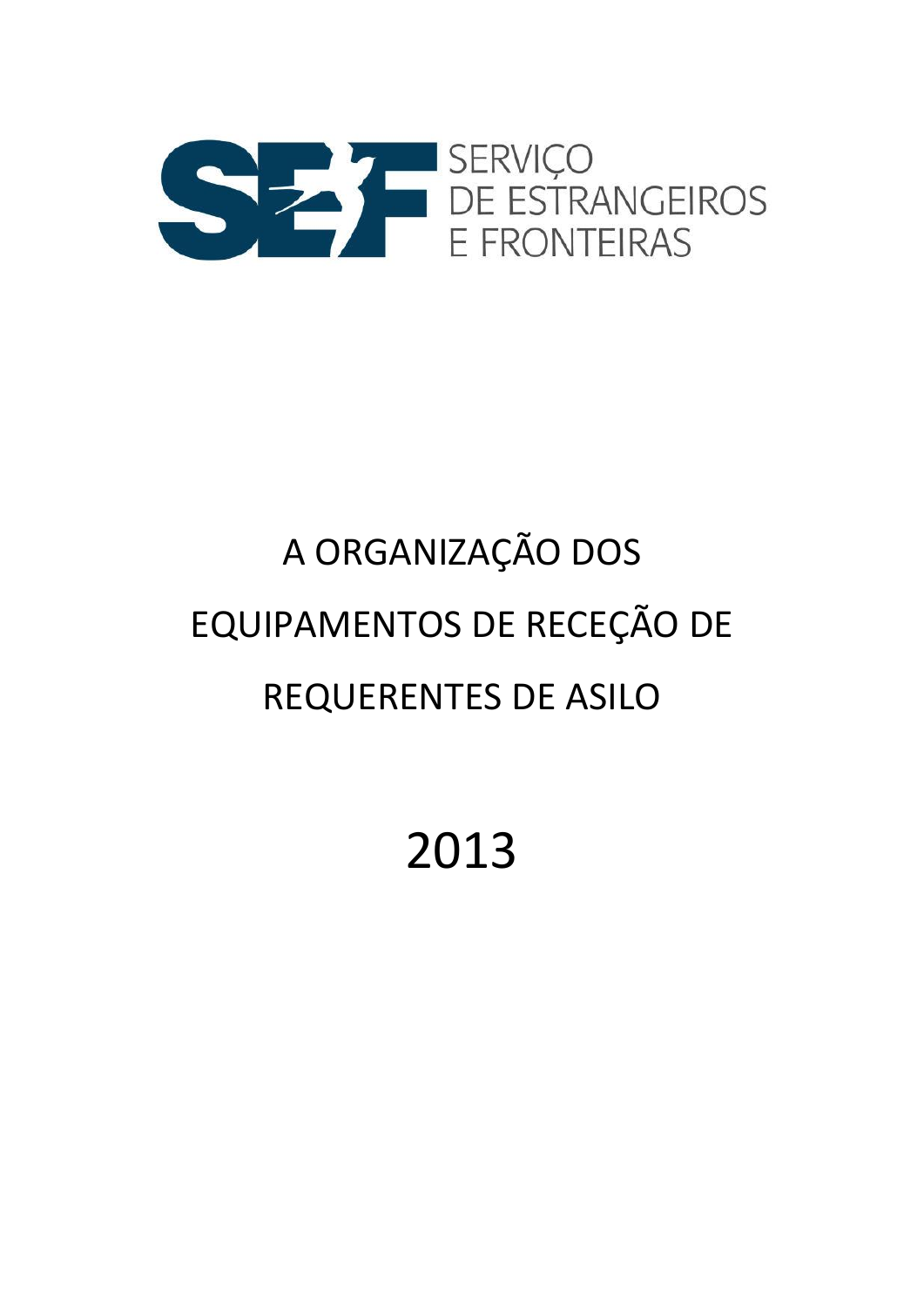# **EMN FOCUSSED STUDY 2013**

#### **The Organisation of Reception Facilities for Asylum Seekers in different Member States**

**Top-line "Factsheet"** (National Contribution) **Executive Summary** (Synthesis Report)

*National contribution (one page only)*

*Overview of the National Contribution – introducing the study and drawing out key facts and figures from across all sections of the Focussed Study, with a particular emphasis on elements that will be of relevance to (national) policymakers.* 

A organização dos equipamentos de receção de requerentes de asilo em Portugal está intimamente relacionada com a realidade nacional deste fenómeno, em particular a dimensão e pressão deste tipo de fluxo de pessoas. Em Portugal existem dois centros de acolhimento em regime aberto para requerentes de asilo (um deles vocacionado para menores não acompanhados) e três instalações de acolhimento temporário em regime fechado nas áreas internacionais dos aeroportos internacionais equiparados a centros de instalação temporária (Lisboa, Faro e Porto).

O número de pedidos de asilo em Portugal é de diminuta expressão, não tendo nos últimos dez anos sido verificada qualquer pressão desproporcionada de requerentes de proteção internacional. No período entre 2008 e 2012 Portugal observou 1.034 requerentes de asilo, o que significa uma média anual de 206,8. No entanto tem-se verificado uma tendência crescente do número de pedidos de asilo nos últimos três anos.

Assim, assinala-se que os equipamentos existentes vão respondendo às necessidades evidenciadas. As eventuais carências pontuais na vertente de alojamento são supridas através do recurso a unidades hoteleiras ou equiparados, sendo que os demais serviços de apoio se mantêm adequados.

O presente estudo foi elaborado pelo Ponto de Contacto Nacional da Rede Europeia das Migrações (Serviço de Estrangeiros e Fronteiras), cuja redação esteve a cargo de Pedro Dias e Maria Emília Lisboa, com a colaboração de Ana Cristina Barateiro e Rute Esteves. Agradecem-se os contributos de Isabel Sales (Conselho Português para os Refugiados), António Carlos Patrício, Rita Girão, Conceição Silvestre, Paula Cristina, Alexandra Ramos Bento. A tradução do estudo para a versão inglesa esteve a cargo de Rita Pinto Ferreira.

*Synthesis Report (up three pages)*

*Executive Summary of Synthesis Report: this will form the basis of an EMN Inform, which will have EU and National policymakers as its main target audience.* 

> **Section 1 Different types of Reception Facilities and different Actors** (*Maximum 4 pages)*

*This section of the Synthesis Report will address the organisation of reception facilities in different (Member) States. An overview will be provided of the different types of accommodation facilities, and different actors involved in the provision of reception facilities.* 

*The Reception Conditions Directive (Directive 2003/9/EC, Article 13) and the Commission's proposal for the recast Reception Conditions Directive (Article 17) stipulate that Member States shall ensure availability of material reception conditions to applicants for international protection. Housing constitutes an essential, if not the primary, element of reception conditions. Provision of accommodation can be provided in a variety of possible manners. Directive 2003/9/EC (Article 14) makes broad reference to: a) accommodation premises for applicants who*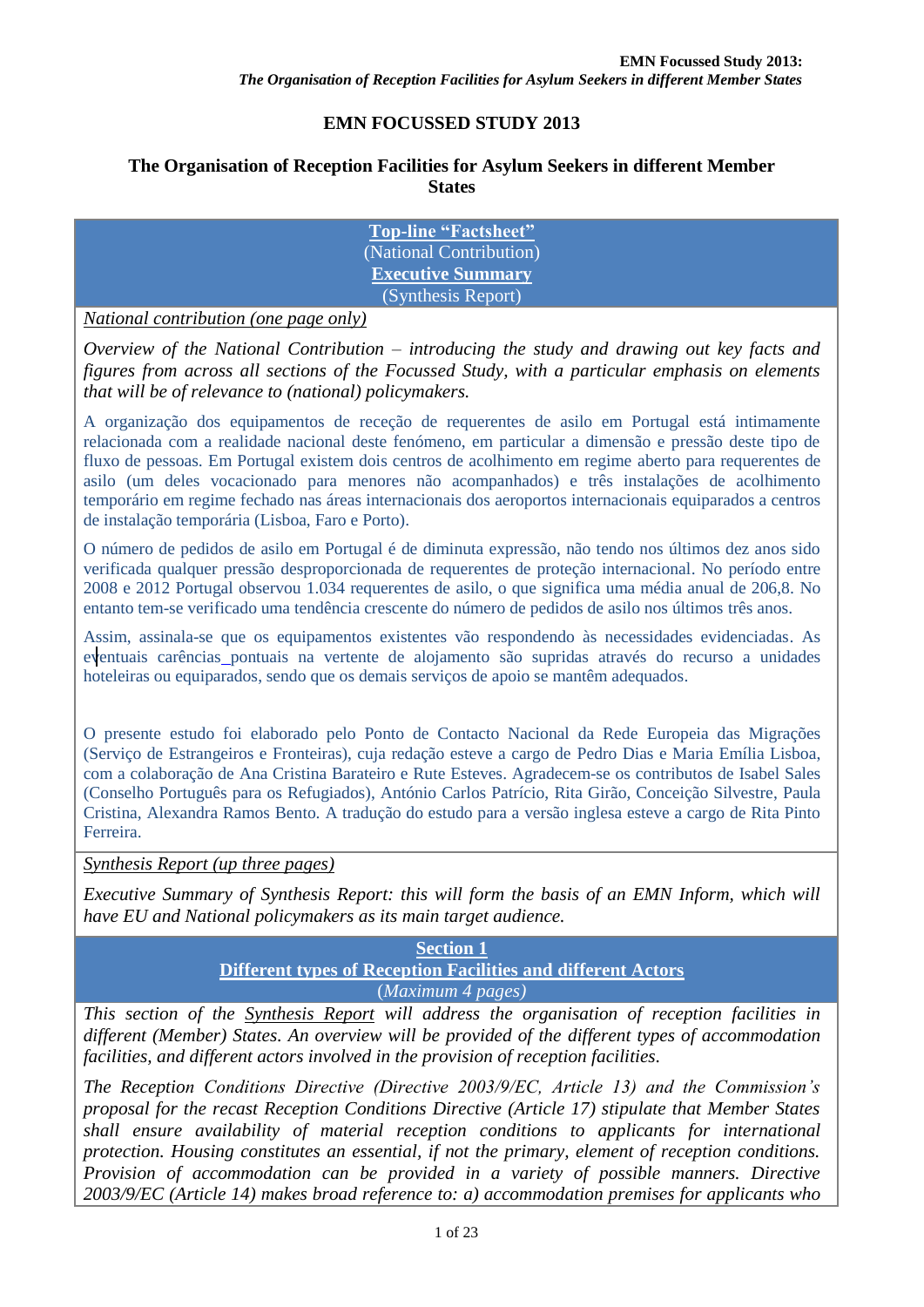*lodged their application at the border; b) accommodation centres which guarantee an adequate standard of living; c) private houses, flats, hotels or other premises adapted for housing applicants for international protection. Consequently, (Member) States have established different types of reception facilities, such as, collective/communal reception facilities, individual housing (private houses, flats or hotels arranged and paid for by the State), or, some also offer the applicant financial compensation which covers housing expenses.* 

*This Section aims to provide an overview of the different types of reception facilities (Member) States have in place. It will also provide an overview on the number of facilities as well as their capacity. With regard to the organisation, this Section will furthermore address the different actors involved in the provision of reception facilities to applicants for international protection, specifying which authorities carry financial and executive responsibility and whether third parties are involved, such as for example, NGOs or other actors of civil society.* 

*Q1. Please indicate in Table 1 below what type of reception facilities exist in your (Member) State.* 

*In case your (Member) State offers a different type of facility which is not listed in the table below, please include and describe this by adding additional rows to the table below. Please also indicate how many of these facilities exist and indicate what their capacity is and how many applicants were accommodated in these facilities per year starting from 1 January 2008 to 31 December 2012.* 

*Should your (Member) State not be able to provide the maximum capacity, please provide a brief explanation for this and specify the actual number of applicants accommodated in a certain type of facility on an annual basis for the period 2008-2012.* 

| Type of accommodation                                     | Does this type<br>of facility exist<br>in<br>vour<br><b>Member State?</b> | how<br>If $so,$<br>of<br>many<br>these<br>facilities<br>existed<br><b>at</b><br>of<br>the end<br>2012?                                                                                                         | <b>Specify</b><br>the<br>maximum<br>number<br>of<br>applicants the<br>facilities could<br>accommodate                                                                                                                                                                                               | of<br><b>Number</b><br>applicants<br>accommodated<br>in<br>such<br>facilities<br>per<br>during<br>year<br>2008-2012                                                                                                           |
|-----------------------------------------------------------|---------------------------------------------------------------------------|----------------------------------------------------------------------------------------------------------------------------------------------------------------------------------------------------------------|-----------------------------------------------------------------------------------------------------------------------------------------------------------------------------------------------------------------------------------------------------------------------------------------------------|-------------------------------------------------------------------------------------------------------------------------------------------------------------------------------------------------------------------------------|
| <b>Collective</b><br>initial/transit<br>reception centres | Sim                                                                       | 3 (ala dedicada<br>requerentes<br>a<br>asilo nos<br>de<br>equipamentos<br>equiparados a<br>centros<br>de<br>instalação<br>temporária -<br>$\text{EECIT}$ – dos<br>aeroportos<br>de<br>Lisboa, Porto e<br>Faro) | <b>EECIT</b><br>Aeroporto<br>de<br>Lisboa: $30$<br>(16)<br>feminino e<br>14<br>masculino)<br><b>EECIT</b><br>de<br>Aeroporto<br>Faro: 14<br>(6)<br>feminino,<br>6<br>2<br>masculino;<br>crianças)<br><b>EECIT</b><br>Aeroporto<br>$d\sigma$<br>Porto:<br>14<br>(7)<br>feminino e<br>7<br>masculino) | <b>Alojados</b><br>Ano<br>2008<br>81<br>67<br>2009<br>76<br>2010<br>113<br>2011<br>191<br>2012<br>528<br><b>Total</b><br>(numero<br>de<br>requerentes<br>proteção<br>internacional<br>n <sub>OS</sub><br>postos de fronteira) |
| Collective open reception<br>centres <sup>1</sup>         | Sim                                                                       | 1 (Centro de<br>Acolhimento<br>de<br>Refugiados)                                                                                                                                                               | 42                                                                                                                                                                                                                                                                                                  | <b>Alojados</b><br>Ano<br>2008<br>143<br>165<br>2009<br>2010<br>193<br>2011<br>190                                                                                                                                            |

# **Table 1 Different types of Reception Facilities**

 $\overline{a}$  $1$  Open centres means that applicants are free to enter and leave the centre whenever they want.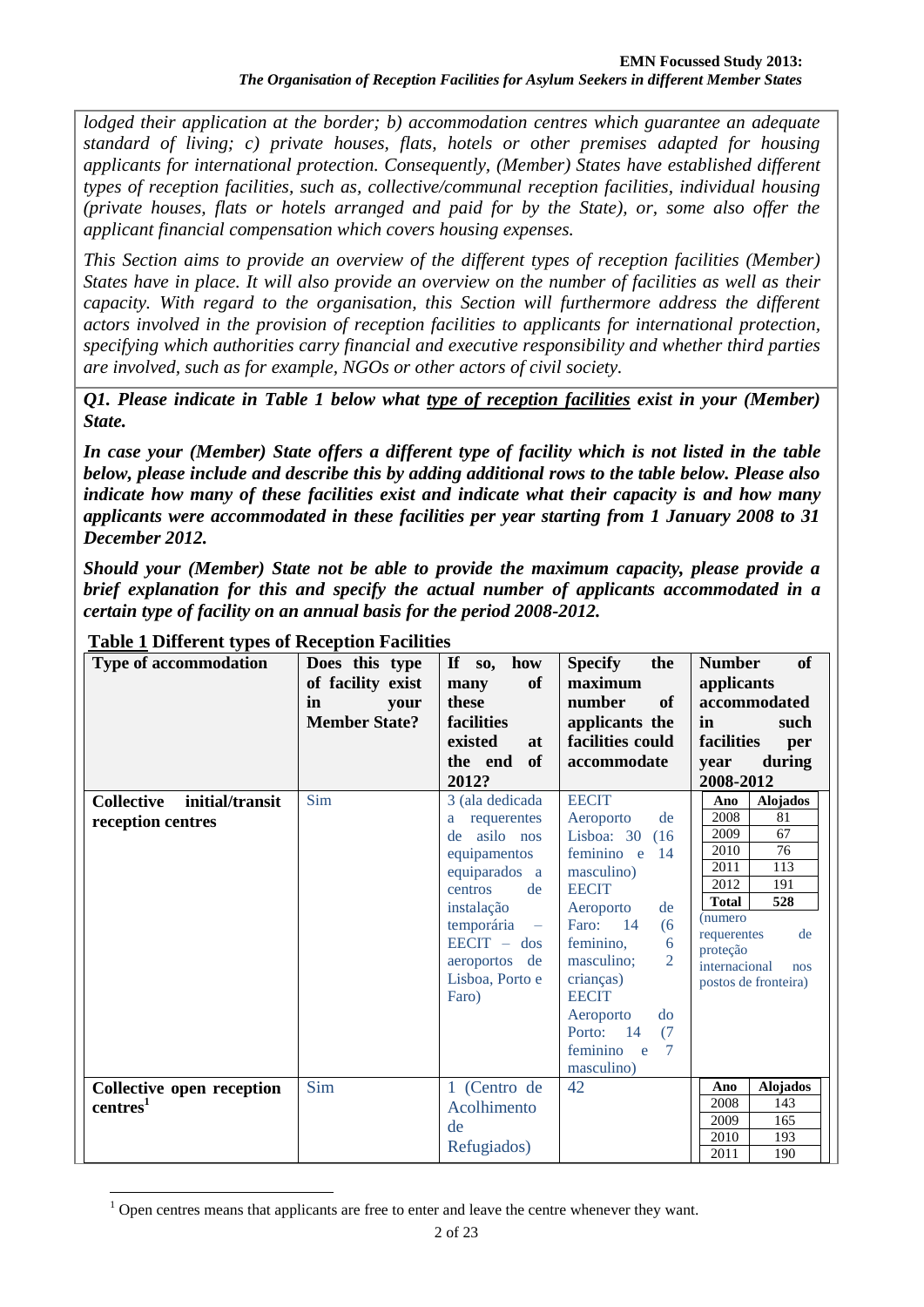|                                                                                                                                                                                 |     |                                                             |                                                                                                                                                            | 2012<br>222                                                                                                                                                               |
|---------------------------------------------------------------------------------------------------------------------------------------------------------------------------------|-----|-------------------------------------------------------------|------------------------------------------------------------------------------------------------------------------------------------------------------------|---------------------------------------------------------------------------------------------------------------------------------------------------------------------------|
|                                                                                                                                                                                 |     |                                                             |                                                                                                                                                            | <b>Total</b><br>913                                                                                                                                                       |
| <b>Special reception centres</b><br>facilities<br>for<br><b>or</b><br>vulnerable groups (e.g.<br>victims of torture or<br>specific vulnerable female<br>applicants)             | Não |                                                             |                                                                                                                                                            |                                                                                                                                                                           |
| <b>Special</b><br>separate<br>reception<br>centres<br>for<br>unaccompanied minors                                                                                               | Sim | 1 (Centro de<br>Acolhimento<br>para Crianças<br>Refugiadas) | 13                                                                                                                                                         | último<br>N <sub>o</sub><br>de<br>trimestre<br>2012,<br>foram<br>acolhidos<br>16<br>(este<br>menores<br>centro<br>entrou<br>em<br>funcionamento<br>em Outubro de<br>2012) |
| Private houses or flats:<br>arranged and paid for by<br>competent authorities                                                                                                   | Sim |                                                             | Não<br>quantificável,<br>sendo utilizado<br>este<br>mecanismo<br>pontualmente e<br>períodos<br>por<br>limitados<br>consoante<br><b>as</b><br>necessidades  |                                                                                                                                                                           |
| Private hotels: arranged<br>and<br>paid<br>for<br>by<br>competent authorities                                                                                                   | Sim |                                                             | Não<br>quantificável,<br>sendo utilizado<br>este<br>mecanismo<br>pontualmente e<br>períodos<br>por<br>limitados,<br>consoante<br><b>as</b><br>necessidades | <b>Alojados</b><br>Ano<br>2008<br>20<br>2009<br>4<br>$\overline{8}$<br>2010<br>107<br>2011<br>2012<br>139<br>278<br><b>Total</b>                                          |
| <b>Individually</b><br>arranged<br>accommodation such as<br>houses,<br>flats,<br>hotels<br>possibilities<br>and/or<br>of<br>staying<br>with<br>friends<br>and/or family $^2$    | Sim |                                                             | Não<br>disponível,<br>sendo residual<br>utilização<br>a<br>deste<br>mecanismo                                                                              |                                                                                                                                                                           |
| Other premises for the<br>purpose<br>of<br>accommodating<br>applicants<br>for<br>international protection<br>which are arranged and<br>paid for by the competent<br>authorities | Não |                                                             |                                                                                                                                                            |                                                                                                                                                                           |

<sup>&</sup>lt;sup>2</sup> Please specify whether applicants receive (or have the possibility of receiving) a financial allowance in case they have individually arranged their accommodation.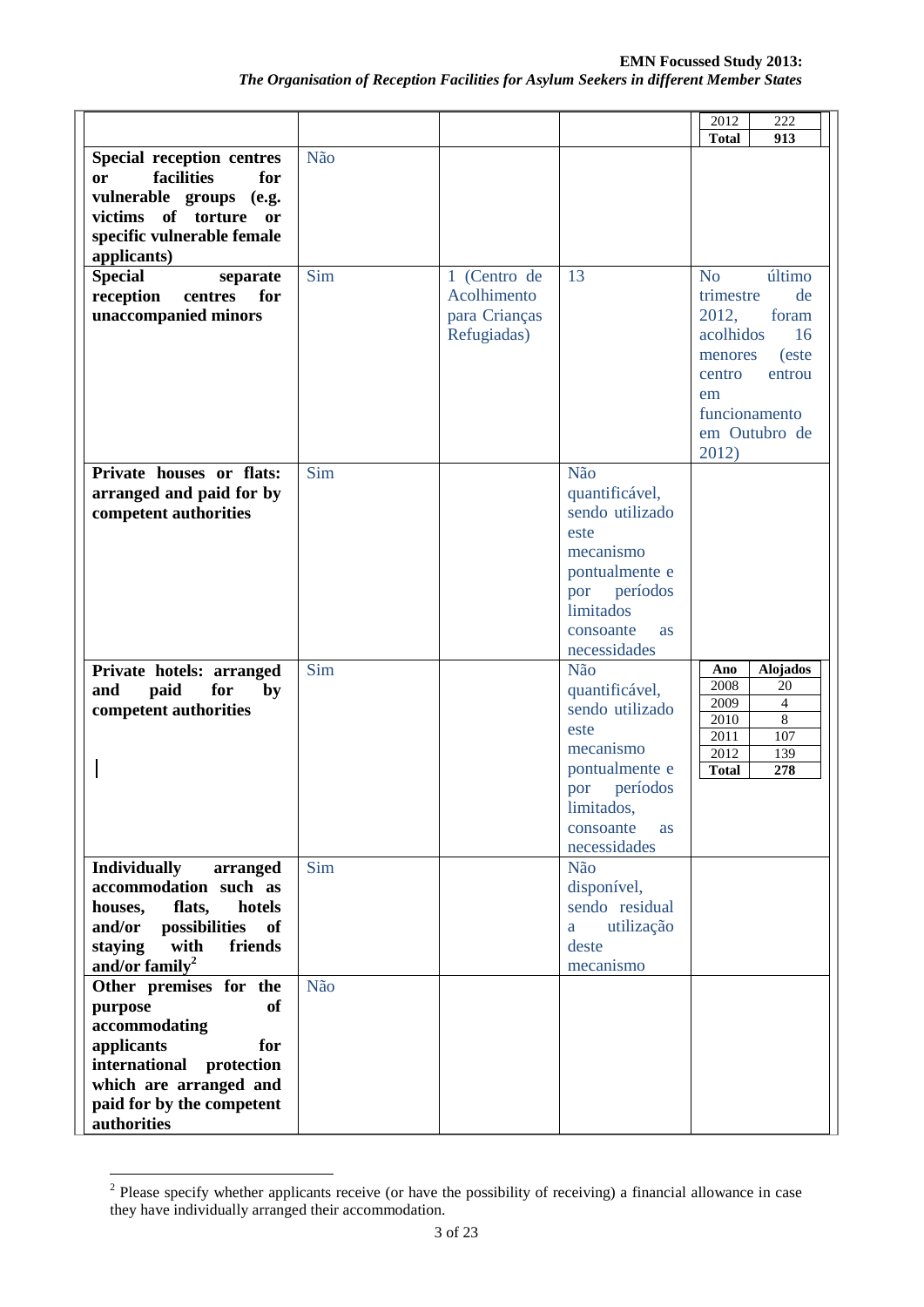# *Q2. Which authority(ies) carry financial responsibility over the reception facilities?*

#### *(a) State authorities*

O Ministério da Administração Interna (MAI), através do Serviço de Estrangeiros e Fronteiras (SEF), estabeleceu um protocolo de cooperação com o Conselho Português para os Refugiados (CPR) com vista ao financiamento do acolhimento de requerentes de proteção internacional.

O Ministério da Solidariedade, Emprego e Segurança Social (MSESS), através do Instituto da Segurança Social (ISS), financia o alojamento e a estada dos requerentes de proteção internacional, em particular após a admissibilidade do pedido de asilo.

#### *(b) Local authorities / regional governments*

A Câmara Municipal de Lisboa e a Câmara Municipal de Loures cederam os terrenos/instalações onde funcionam o centro de acolhimento de crianças refugiadas e o centro de acolhimento de refugiados, respetivamente.

#### *(c) External service provider such as NGOs, actors from the private sector or any other kind of third party involvement?*

O CPR é a ONG que gere as duas unidades de acolhimento de refugiados de regime aberto.

*[A/B/C – (if responsible authorities differ depending on the type of facility please indicate the responsible authorities for each different type)]*

# *Q3. Which authorities carry executive responsibility<sup>3</sup> over the facilities:*

#### *(a) State authorities*

O SEF procede à gestão das instalações de receção de requerentes de proteção internacional de regime fechado situadas nos aeroportos de Lisboa, Porto e Faro.

O ISS intervém, em especial na segunda fase do procedimento de asilo, ao financiar o alojamento de requerentes de proteção internacional em unidades hoteleiras ou arrendamento de casas.

#### *(b) Local authorities / regional government*

#### *(c) External service provider such as NGOs, actors from the private sector or any other kind of third party involvement?*

O CPR é a entidade que gere as duas unidades de acolhimento de refugiados de regime aberto. Os critérios para admissão dos requerentes de asilo são a apresentação de pedido de proteção internacional em Portugal e a existência de insuficiência económica por parte do requerente.

*Q4. In case reception facilities are run by local authorities/regional governments or with the involvement of an external service provider (e.g. NGOs or actors from civil society), please indicate whether the reception facilities are centrally coordinated (i.e. does one single authority still carry overall responsibility for the reception of applicants for international protection?)* 

#### Não

 $\overline{a}$ 

*Q5. In case reception facilities are run by local authorities/regional governments or with involvement of an external service provider (e.g. NGOs or actors from civil society), how is their involvement regulated?* 

<sup>3</sup> Executive responsibility refers to the day-to-day running of the reception facilities and would also for example include including quality control of the services provided in the facility.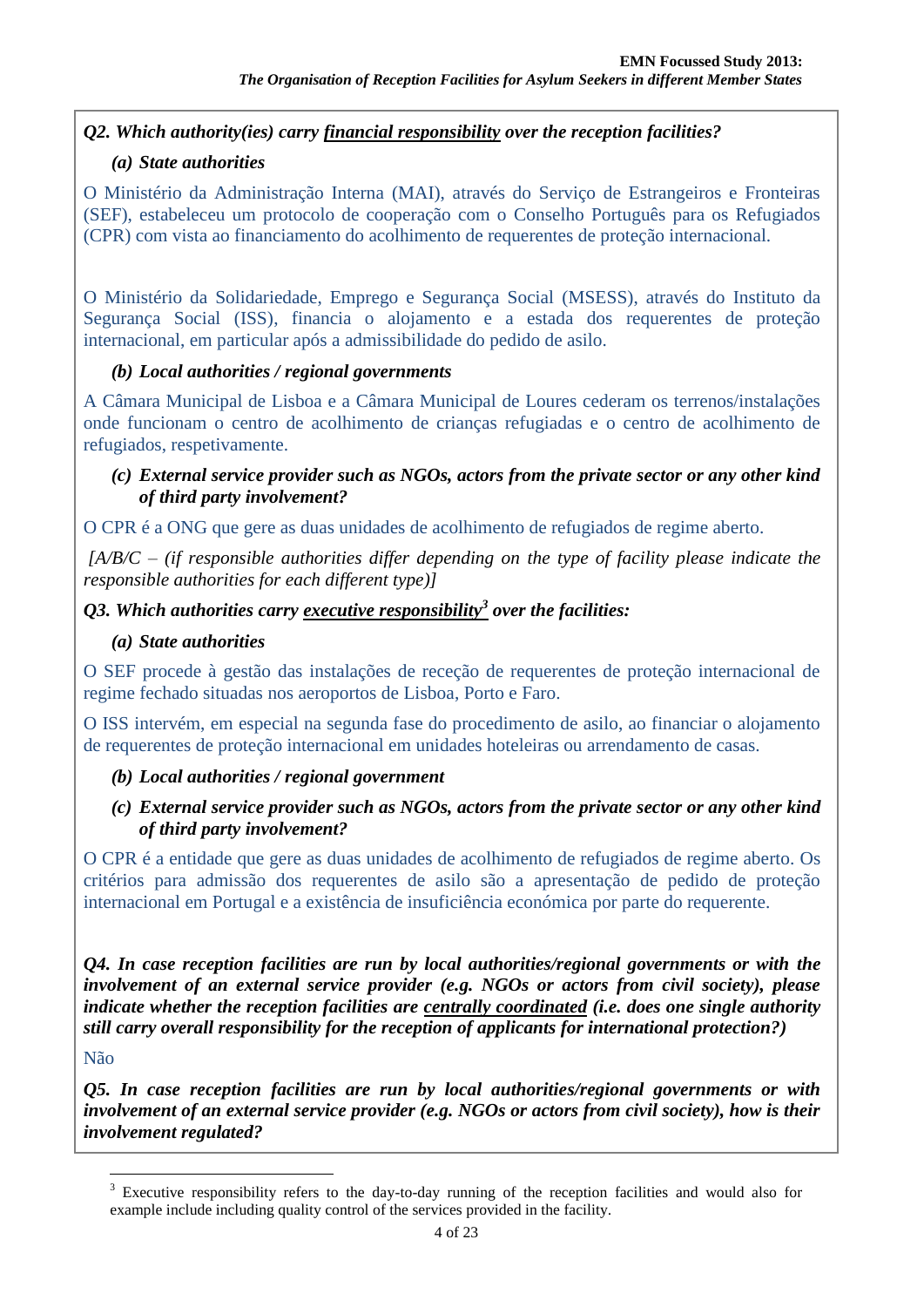*Have any formal coordination mechanisms between the different actors been signed (for example cooperation agreements stipulating the division of competences)?* 

Não

 $\overline{a}$ 

#### **Section 2**

#### **Take up of Reception Facilities: Factors determining access to the different types of facilities**

#### (*Maximum 4 pages)*

*This Section of the Synthesis Report aims to investigate which categories of applicants for international protection are entitled to reception facilities (standard or specific) and whether, on specific occasions/for specific reasons, authorities exclude such entitled applicants from reception facilities. It will map the competent authorities who decide on the allocation of applicants to (different) reception facilities, and will more specifically, provide an overview on what factors influence the allocation to accommodation. Such factors may, for example, relate to the capacity of centres, existence of a dispersal mechanism (for purposes of burden-sharing as to evenly distribute the costs throughout the country), the stage/type of procedure, profile of the applicant, duration of proceedings or any other factors. It will also be investigated whether Member States take into account the specific needs of vulnerable groups of applicants when deciding on allocation.* 

*Q6. Please provide a short overview of which applicants for international protection are entitled to reception facilities provided by the State. Please complete Table 2 below:*

| Different categories of applicants<br>type/stage<br>depending on<br>of<br>procedure                       | Entitled<br>reception<br>to<br>facilities (Yes/No) | Are these<br>applicants<br>entitled to standard or<br>specific<br>reception<br>facilities <sup>4</sup> ? |
|-----------------------------------------------------------------------------------------------------------|----------------------------------------------------|----------------------------------------------------------------------------------------------------------|
| <b>Applicants under Dublin II<sup>5</sup></b>                                                             | <b>Sim</b>                                         | Centros de acolhimento<br>genéricos                                                                      |
| in<br>admissibility<br><b>Applicants</b><br>procedures <sup>6</sup>                                       | Sim                                                | Centros de acolhimento<br>genéricos                                                                      |
| Applicants subject to accelerated<br>procedures                                                           | <b>Sim</b>                                         | Centros de acolhimento<br>genéricos                                                                      |
| Vulnerable groups of applicants <sup>7</sup><br>(with specific psychological/medical<br>assistance needs) | Sim                                                | Centros de acolhimento<br>genéricos                                                                      |
| Unaccompanied minors awaiting<br>decision for international protection                                    | Sim                                                | Centro de Acolhimento<br>para Crianças Refugiadas                                                        |

#### **Table 2 Categories of applicants entitled to reception facilities**

<sup>4</sup> Specific reception facilities refer to facilities which divert from mainstream reception facilities, e.g. depending on the type of applicant, or stage/procedure.

<sup>&</sup>lt;sup>5</sup> Applicants under Dublin II means those applicants for which a Dublin procedure has been initiated and who are awaiting a Dublin decision determining the responsible country for examining the asylum claim.

<sup>&</sup>lt;sup>6</sup> Admissibility procedures refer to the stage of the application in which (Member) States determine whether an application will or will not be considered in substance based on the criteria laid down in Article 25 of Directive 2005/85/EC (the Asylum Procedures Directive) which stipulates circumstances in which Member States are allowed to declare application as inadmissible and are subsequently not required to examine the application.

 $<sup>7</sup>$  The Reception Conditions Directive makes reference to the following categories of applicants under</sup> vulnerable groups: unaccompanied minors, disabled people, elderly people, pregnant women, single parents with minor children, persons who have been subjected to torture, rape, or other serious forms of psychological, physical, or sexual violence.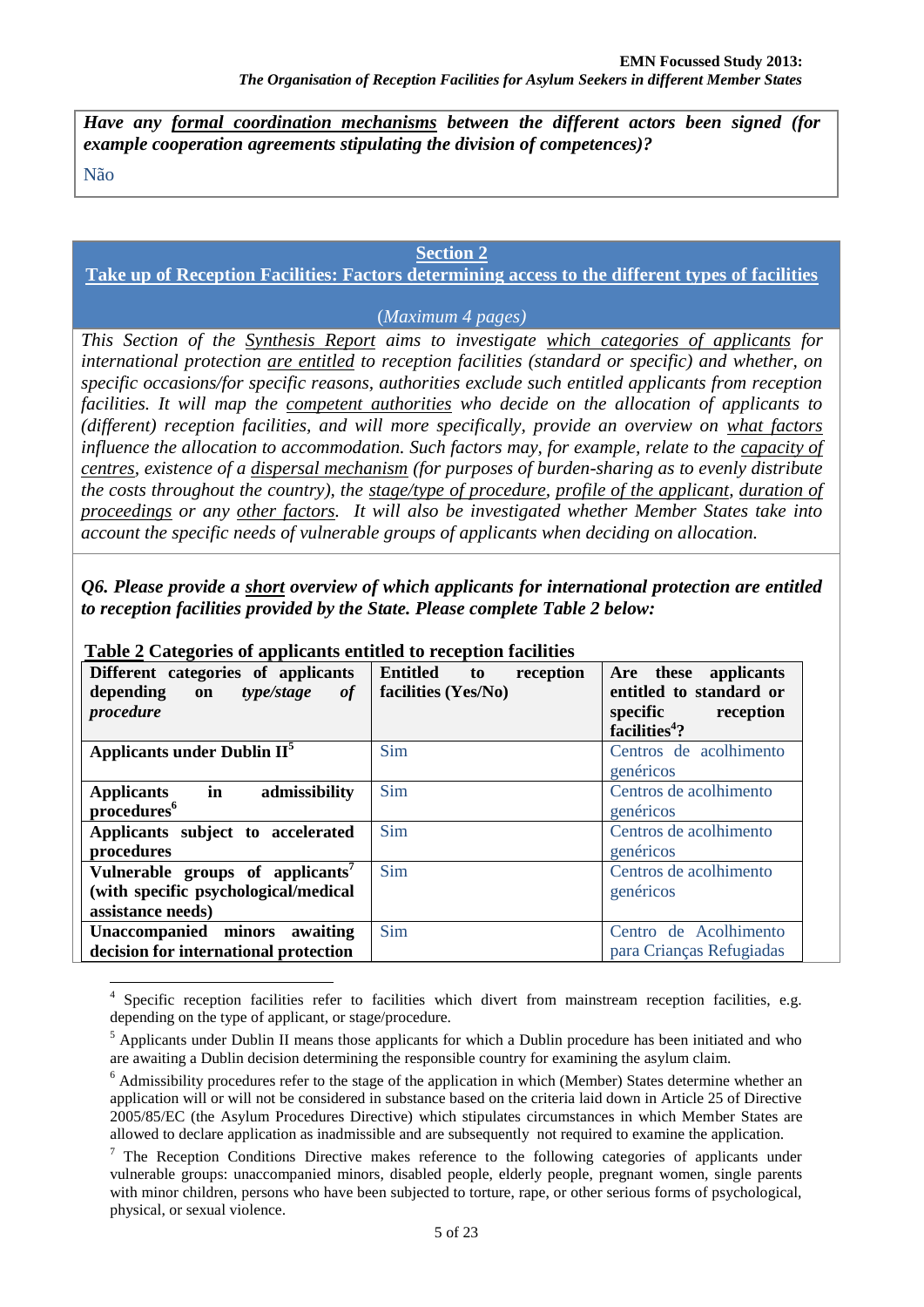| Unaccompanied minors who have<br>exhausted the procedure<br>for<br>international protection and are<br>awaiting return                                                                          | Não aplicável | Não aplicável                       |
|-------------------------------------------------------------------------------------------------------------------------------------------------------------------------------------------------|---------------|-------------------------------------|
| Applicants who have lodged an<br>appeal procedure                                                                                                                                               | Sim           | Centros de acolhimento<br>genéricos |
| Applicants who have lodged<br>$\mathbf{a}$<br>subsequent application                                                                                                                            | <b>Sim</b>    | Centros de acolhimento<br>genéricos |
| Applicants who have received a<br>positive decision<br>their<br>on<br>international<br>protection<br>application <sup>8</sup>                                                                   | Sim           | Centros de acolhimento<br>genéricos |
| Applicants who have exhausted the<br>for<br>procedure<br>international<br>protection and who are awaiting<br>return                                                                             | Sim           | Centros de acolhimento<br>genéricos |
| Other (e.g. applicants from other<br>EU Member States, families with<br>children with an irregular migrant<br>status, applicants from safe third<br>countries of origin etc. Please<br>specify) | Sim           | Centros de acolhimento<br>genéricos |

#### *Q7. From the aforementioned categories of applicants who are entitled to reception, can any be excluded from reception facilities for particular reasons (e.g. because the applicant has sufficient financial means, or because the applicant has misbehaved in a reception facility, or any other reasons)?*

Os requerentes de proteção internacional apenas são alojados nas unidades de acolhimento de refugiados com regime aberto quando estão em situação de carência económica. A exclusão dos requerentes de proteção internacional alojados naquelas unidades pode ser efetuada quando adquirem meios de subsistência suficientes ou outras formas de apoio ao alojamento (ex. habitação social) ou por incumprimento grave das normas de funcionamento das unidades de alojamento.

# *Q8. a) Does your (Member) State carry out an assessment of vulnerability which could result in assignment to special reception facilities for vulnerable groups of applicants?*

Portugal procede à avaliação, em particular na fase de admissibilidade, da vulnerabilidade dos requerentes de proteção internacional. Esta avaliação procura a melhor adequação da resposta em termos de alojamento e apoio social aos requerentes, salvaguardando os direitos e interesses de grávidas, famílias com menores e menores desacompanhados.

No caso de pedidos de protecção internacional apresentados nas fronteiras externas por menores não acompanhados, mulheres grávidas, famílias com filhos menores de idade inferior a 16 anos, ou pessoas com necessidades médicas especiais, é autorizada a entrada em território nacional e são encaminhados para centros de acolhimento em regime aberto.

# *Q8. b) If yes, please indicate whether the assessment of vulnerability is:*

 $\overline{a}$ 

*a) Obligatory and laid down in law* Sim, no caso dos menores não acompanhados de idade inferior a 16 anos.

 $8$  If possible please specify for what duration they are still entitled to reception facilities.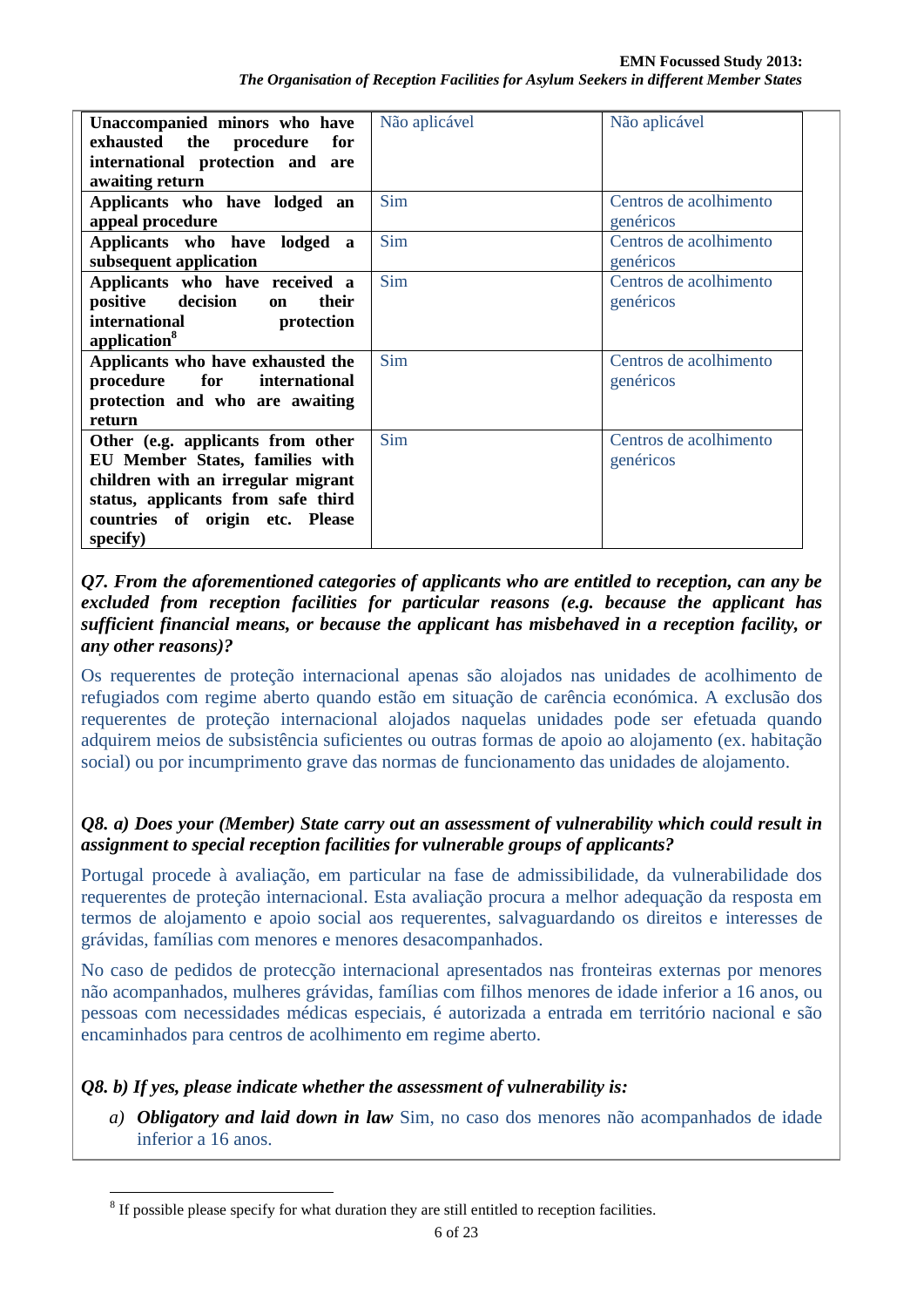- *b) Standard practice* Sim
- *c) Optional* Não

*Q9. Which authority/(ies) carry responsibility for deciding on the allocation of applicants for international protection to different reception facilities?* 

Cabe ao SEF a decisão de encaminhar os requerentes de proteção internacional para os alojamentos para refugiados mais adequados, contando com a colaboração de ONGs, como é o caso do CPR.

#### *Q10. How do these authorities allocate applicants to different types of reception facilities?*

A colocação de requerentes de asilo nos equipamentos de receção de regime aberto obedece à existência prévia de pedido de proteção internacional, e à constatação pelo SEF de o cidadão estar em situação de insuficiência económica. Tal apreciação, de natureza genérica, ocorre logo após a apresentação do pedido de proteção internacional, designadamente:

- Pedidos de asilo efetuados em território nacional em fase de admissão;
- Pedidos de asilo apresentados nas fronteiras externas, admitidos ou em fase de recurso perante decisão de não admissão (no caso de o cidadãos estar há mais de 60 dias no EECIT);
- Reinstalação de refugiados após chegada a Portugal (*Ressetlement*);
- Menores não acompanhados ou outras pessoas vulneráveis (mulheres grávidas, idosos, famílias com crianças…)

Na decisão de colocação dos requerentes de asilo nos equipamentos de receção de regime aberto, são avaliadas a capacidade disponível dos centros de acolhimento e o perfil do requerente de protecção internacional, de modo a promover uma melhor resposta em termos de apoio social, económico, cultural e sanitário. Dada a capacidade do centro de acolhimento (42 pessoas) face ao número médio anual de pedidos de proteção internacional  $(206,8)^9$ , os requerentes de proteção internacional poderão em situações pontuais ser encaminhados para alojamentos em unidades hoteleiras ou equiparadas, sendo analisada a situação concreta e o perfil do mesmo, não existindo um mecanismo padronizado para o alojamento. Os centros de acolhimento em regime aberto destinam-se a requerentes de asilo que aguardam decisão quanto à admissibilidade do pedido, sendo a sua permanência nos Centros temporária (cerca de 2 meses). Após ter sido proferida decisão de admissão do pedido, ou em caso de recurso judicial da decisão de não admissibilidade, estes requerentes passam a ser apoiados pelo ISS em alojamento hoteleiro ou particular. A adoção de mecanismos de dispersão geográfica no alojamento ocorre, na maior parte dos casos, em adequação ao perfil do requerente de asilo (ex. ter um familiar noutro local do país) ou após a decisão de reconhecimento do estatuto de refugiado ou proteção subsidiária e mediante avaliação do ISS para encaminhamento e acompanhamento do mesmo (ver Q12).

*Please state whether one of the scenarios below, or a combination thereof, are applicable to your (Member) State and briefly describe:* 

*i) Capacity;*

 $\overline{a}$ <sup>9</sup> No período entre 2008 e 2012 Portugal observou 1.034 requerentes de asilo, o que significa uma média anual de 206,8. Assinala-se a tendência crescente do número de pedidos de asilo nos últimos anos – 2008: 161; 2009: 139; 2010: 160; 2011: 275; 2012: 299.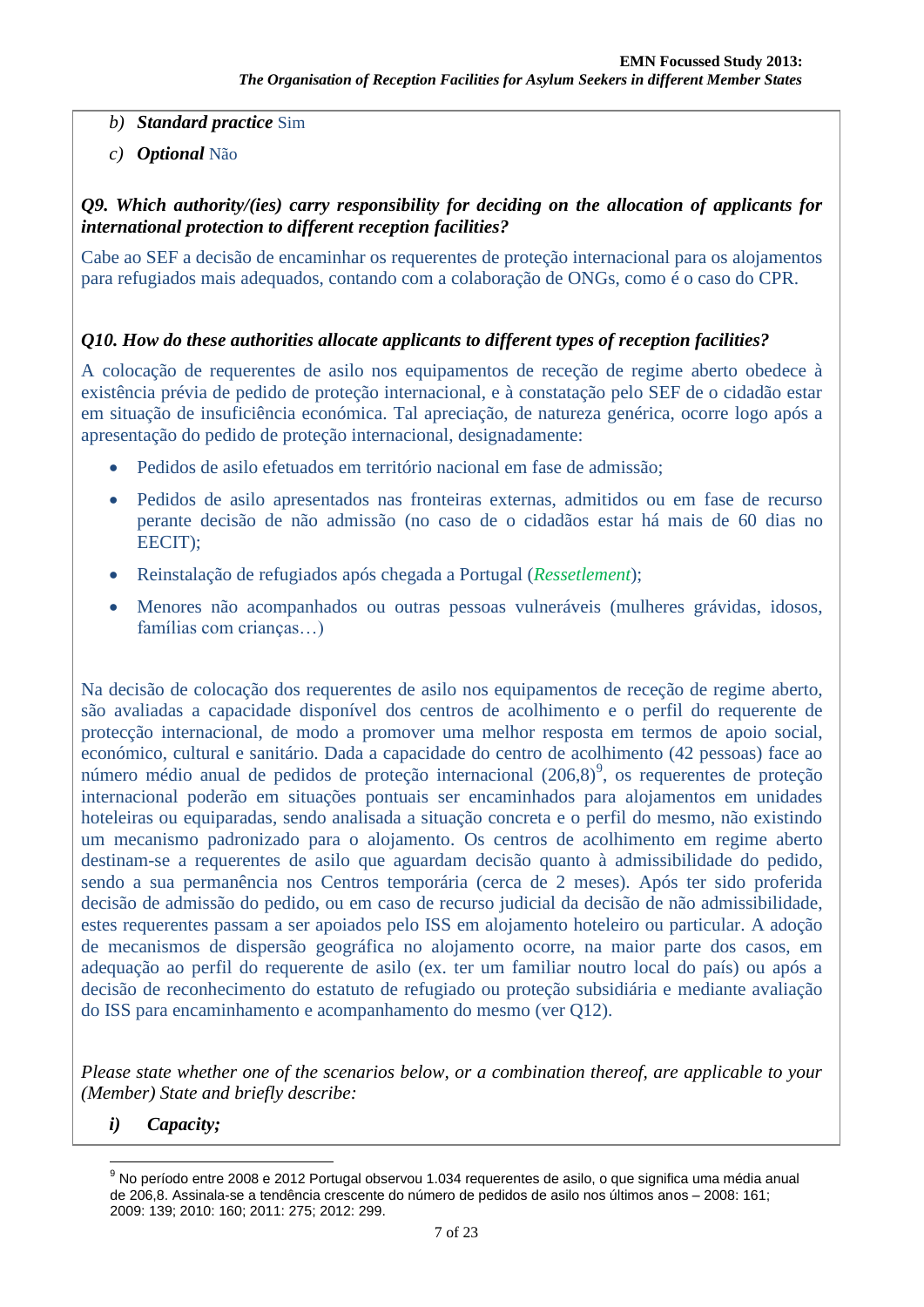*Your (Member) State assigns applicants for international protection according to capacity, e.g. your (Member) State monitors occupancy rate of each reception centre and assigns applicants accordingly.* 

#### *ii) Dispersal Mechanism;*

*Your (Member) State applies a dispersal scheme which defines how many applicants each reception centre at national/regional/local level ought to receive (either in percentages or based on a specific quota).* 

#### *iii) Type of asylum procedure;*

*Your (Member) State takes into account the type of asylum procedure and assigns applicants accordingly to a specific reception facility. For example, one or more of the below is applicable to your (Member) State:* 

- *Applicants who fall under the Dublin II Regulation are accommodated in specific reception facilities;*
- *Applicants subject to accelerated procedures are assigned to specific reception facilities;*
- *Etc.*

# *iv) Stage of asylum procedure;*

*Your (Member) State takes into account the stage of the asylum procedure and assigns applicants accordingly to a specific facility. For example, one or more of the below is applicable to your Member State:*

- *Applicants during the admissibility procedure - when a (multiple) application is assessed for admissibility or when a Dublin examination is carried out – are temporarily placed in specific initial/transit reception facilities;*
- *Applicants who are awaiting a first instance decision are placed in specific reception facilities;*
- *Applicants who have lodged an appeal procedure are transferred to specific reception facilities;*
- *Failed/rejected applicants for international protection are transferred to specific reception facilities.*

#### *v) Profile of the asylum applicant;*

*Your (Member) State takes into account the profile of the applicant for international protection (e.g. special needs<sup>10</sup>, nationality, or specific motives underpinning the application) and assigns applicants accordingly to a specific reception facility.* 

#### *vi) Duration of the asylum procedure;*

*Your (Member) State moves applicants for international protection from one facility to another after a certain time period has elapsed.* 

#### *vii) Other criteria (e.g. family composition)?*

*Please describe*

<sup>&</sup>lt;sup>10</sup> The Reception Conditions Directive makes reference to the following categories of applicants under vulnerable groups: unaccompanied minors, disabled people, elderly people, pregnant women, single parents with minor children, persons who have been subjected to torture, rape, or other serious forms of psychological, physical, or sexual violence.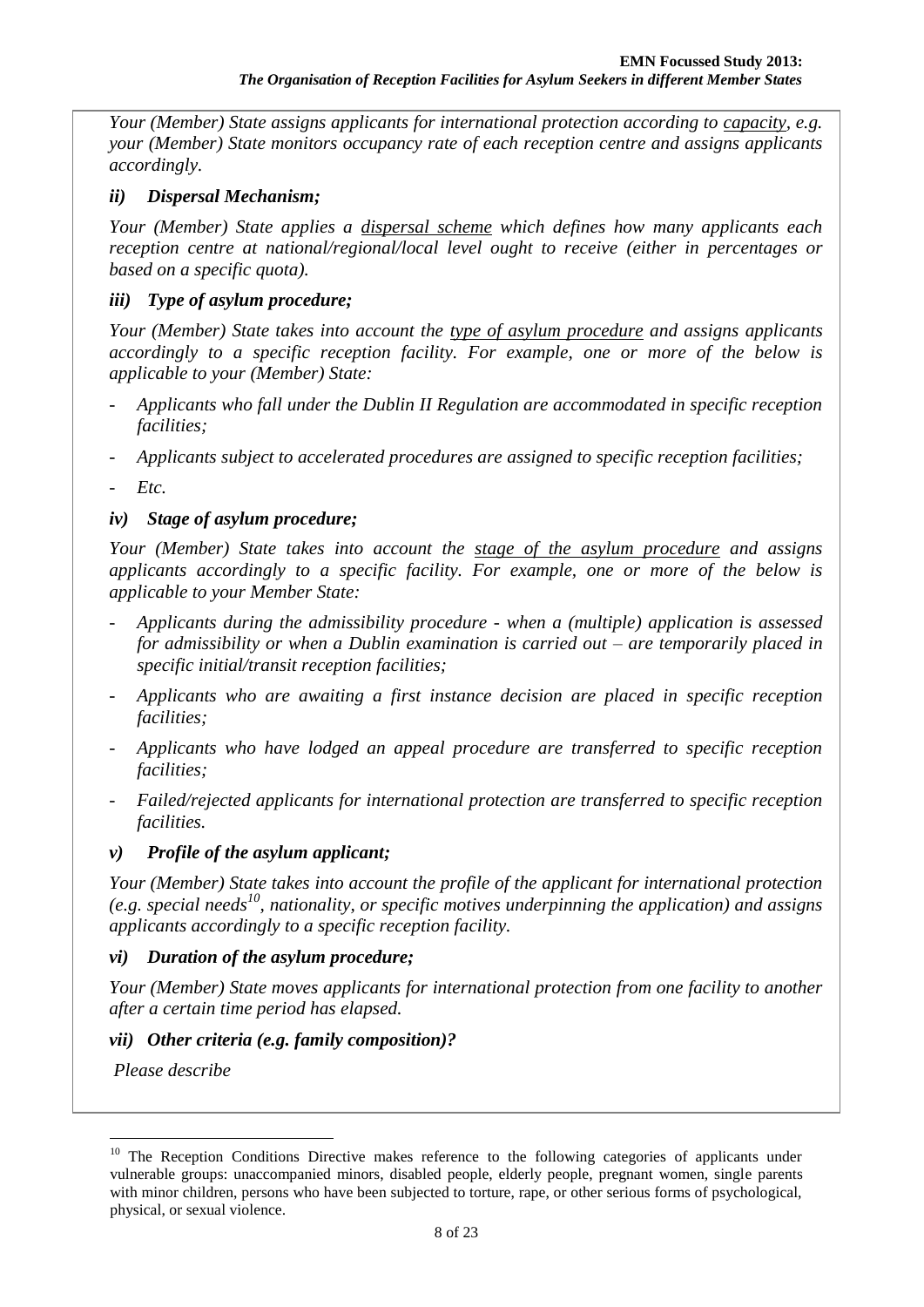*Q11. Is the process for assignment of applicants to different reception facilities:*

*a) Laid down in legislation* Sim

*b) Outlined in soft law/guidelines* Sim em protocolos assinados com ONGs, ou outras entidades públicas como é o caso do ISS

*c) Not outlined in official documents, but there is a standard practice in place (Yes/No)*

Não está definido em qualquer documento oficial mas constitui uma prática harmonizada.

#### *Q12. Provided there is sufficient capacity, does your (Member) State offer the applicant a choice for reception facility/location?*

Na fase de instrução do pedido após decisão de admissibilidade, ou após a concessão do estatuto de proteção internacional, o Instituto de Segurança Social possibilita ao requerente ou ao beneficiário de proteção internacional a escolha da localização da sua estada. Nestes casos, são avaliadas as situações concretas, em entrevista pessoal, designadamente as condições laborais, relações familiares ou afetivas, entre outras.

#### *Q13. a) Does your (Member) State provide for a possibility to relocate applicants for international protection to different reception facilities after initial assignment to a reception centre?*

Sim

#### *Q13. b) If yes, which of the below criteria are applied, or a combination thereof, for relocation to a different reception centre:*

A recolocação num outro alojamento de um requerente de proteção internacional pode ocorrer atentas alterações na capacidade de hospedagem das instalações, alteração do agregado familiar, necessidades clínicas ou incidentes relativos ao cumprimento das regras do local de acolhimento.

A decisão de recolocação é tomada em função do caso concreto, avaliando aspetos objetivos e subjetivos, não existindo um quadro padrão para o realojamento dos requerentes de asilo.

- *i) Capacity/bed management issues*
- *ii) Change in family profile (e.g. birth of a child)*
- *iii) Medical or special need reasons*
- *iv) Incidents at centres which may require transfer to alternative accommodation*
- *v) Time limits (procedural-driven)*
- *vi) Programme for voluntary return to the country of origin*
- *vii) Any other reasons?*

# **Section 3 Quality:**

**National Legislation on Material Reception Conditions**

#### (*Maximum 3 pages)*

*The Synthesis Report will review Member States' national legislation on basic material reception conditions (i.e. the provision of food, clothing, and financial allowance) that relate to the nature of the experience of being accommodated in a reception facility. Additionally, the Synthesis Report aims to provide an overview on some other quality criteria that relate to the nature of the experience of being accommodated in a reception facility, such as the available surface per applicant, the supervision rate (number of staff per applicant), and the possibility of leisure activities. Furthermore, to provide a more comprehensive overview of non-material reception*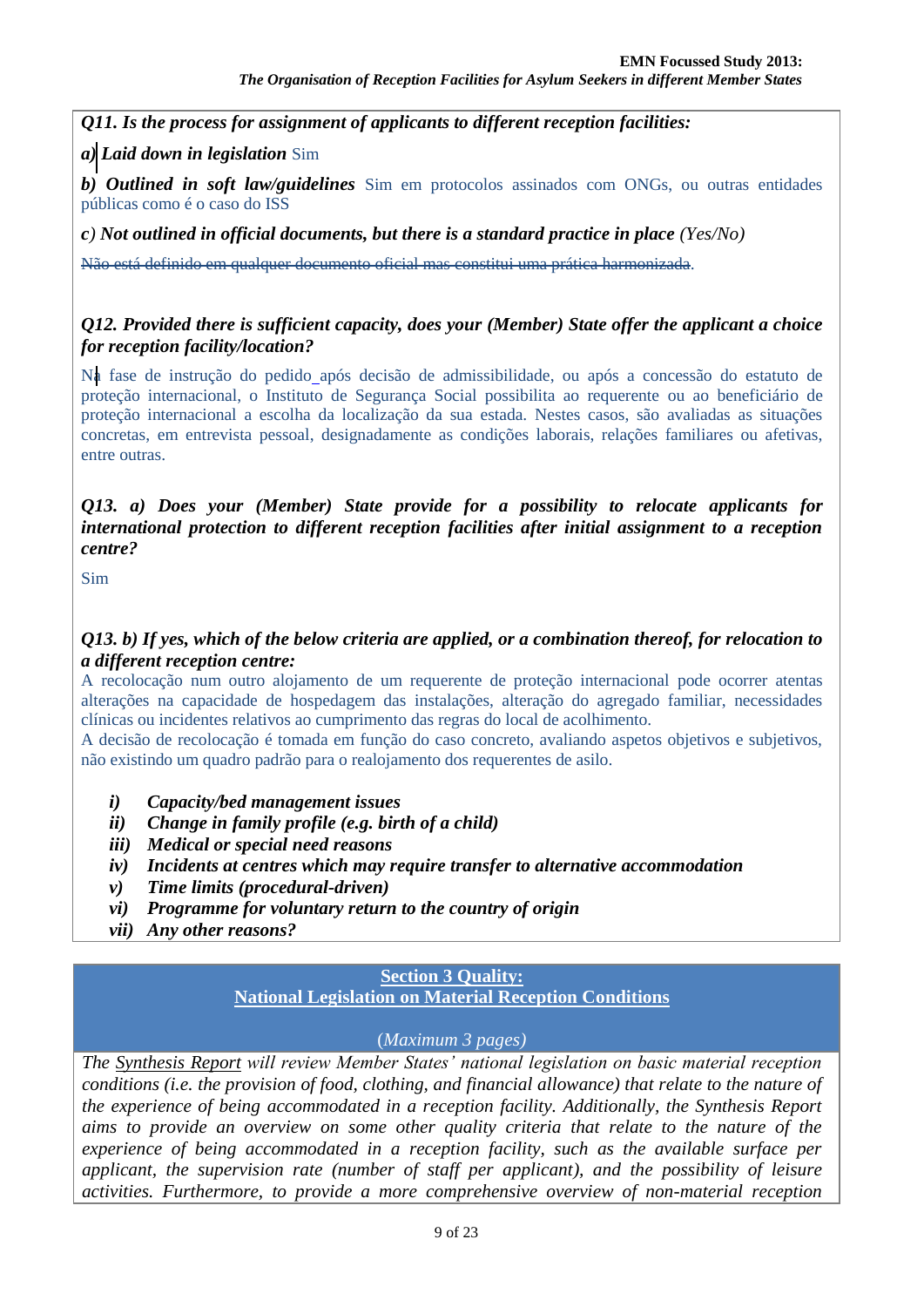*conditions, a table is included in the Annex which will map additional rights granted to applicants*  for international protection in the (Member) State's reception system as laid down in national *legislation. Member States are kindly requested to fill out table 1A in Annex 1 for this purpose.* 

*Q14. According to national legislation in your (Member) State, what are applicants for international protection who are accommodated in reception facilities entitled to in terms of the following reception conditions:*

- *a) Food;*
- *b) Clothing;*
- *c) Financial allowance<sup>11</sup> .*

*Please briefly describe your national legislation in relation to aforementioned material reception conditions and make reference to the relevant provisions in national legislation.* 

Aos requerentes de proteção internacional é providenciado um conjunto de bens e serviços de diversa natureza:

- Alimentação: cedência em espécie de bens alimentares obtidos pela participação de entidades públicas no seu financiamento e por entidades da sociedade civil (ex. Banco Alimentar contra a Fome, que providencia aos centros de acolhimento bens alimentares para redistribuição pelos requerentes de proteção internacional);
- Vestuário: cedência em espécie de roupas obtidas com o apoio de entidades da sociedade civil;
- Subsídios financeiros: apoio mensal no montante de 150€.

Para além destes apoios, aos requerentes de proteção internacional é providenciado o fornecimento de bens de primeira necessidade (higiene pessoal, higiene neonatal e infantil), comida para bebés, assistência médica e medicamentosa, educação e material escolar aos menores em idade escolar, cartões de telefone.

*Q15. Please indicate in Table 3 below for each type of reception facility in place in your (Member) State: the available surface per applicant (in square meters); the supervision rate (number of staff per applicant); and specify whether applicants have the possibility to take part in organised leisure activities.* 

**Table 3 Other quality criteria for reception facilities that relate to the applicant's experience of being accommodated in a reception facility** 

| Type of accommodation                                            | Available<br>surface<br><i>per</i><br>applicant in<br>square<br>meters | <b>Supervision rate</b><br>(number of staff<br>per applicant) | leisure<br><b>Possibility</b><br>of<br>activities?<br>Yes/No. If yes, briefly<br>describe                                                                                                                       |  |
|------------------------------------------------------------------|------------------------------------------------------------------------|---------------------------------------------------------------|-----------------------------------------------------------------------------------------------------------------------------------------------------------------------------------------------------------------|--|
| <i>Collective</i><br><i>initial/transit</i><br>reception centres | $1325,9 \text{ m}^2$                                                   | 9/47                                                          | Espaços de convívio e<br>lazer, com televisão,<br>revistas                                                                                                                                                      |  |
| Collective<br>reception<br>open<br>centres                       | $2.815,80 \text{ m}^2$                                                 | 19/42                                                         | Espaços de convívio e<br>lazer; cozinha; banco de<br>roupa usada; biblioteca e<br>mediateca; espaço infantil<br>(creche/jardim)<br>de<br>infância); quiosque<br>Internet; lavandaria e<br>arranjos:<br>pequenos |  |

 $\overline{a}$ <sup>11</sup> Please explain what costs the financial allowance is intended to cover (e.g. does it cover accommodation costs, does it include pocket money etc) and specify whether the financial allowance is provided de facto and/or whether it can be used to remunerate applicants who carry out work (small tasks) within the reception facility.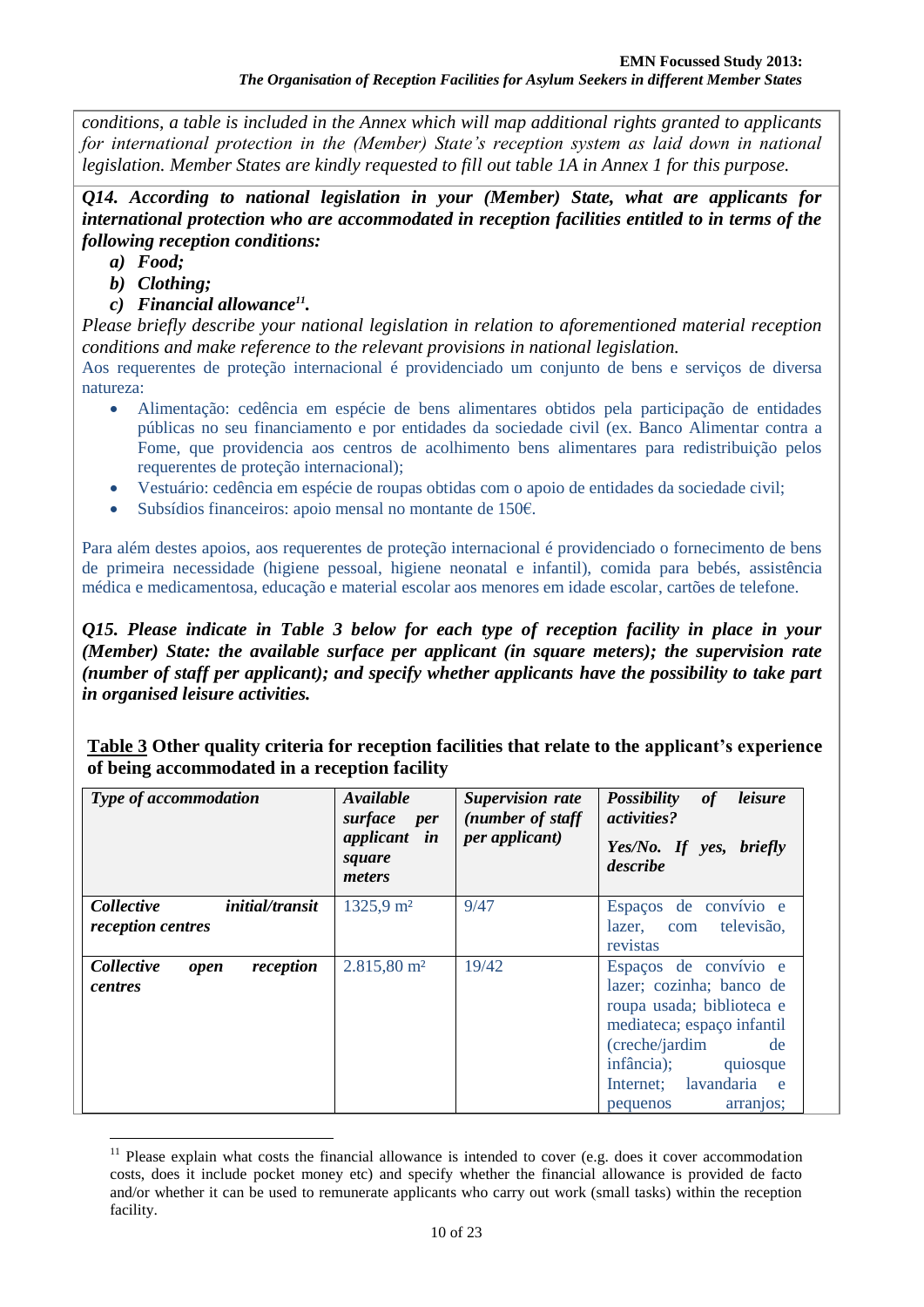|                                                                                                                                                                     |      |       | polidesportivo descoberto<br>(futebol de 5; basquetebol<br>e andebol)<br>São ainda promovidas<br>socioculturais,<br>visitas<br>trabalhos<br>ateliês<br>de<br>sessões<br>de<br>manuais,<br>cinema, participação no<br>grupo<br>de<br>teatro,<br>voluntariado<br>(manutenção, distribuição<br>dos alimentos, apoio em<br>tradução e/ou mediação<br>no CAR).                                                                                                                  |
|---------------------------------------------------------------------------------------------------------------------------------------------------------------------|------|-------|----------------------------------------------------------------------------------------------------------------------------------------------------------------------------------------------------------------------------------------------------------------------------------------------------------------------------------------------------------------------------------------------------------------------------------------------------------------------------|
| Special reception centres<br>or<br>facilities for vulnerable groups<br>(e.g. victims of torture or<br>vulnerable<br>specific<br>female<br><i>applicants</i> )       | n.a. | n.a.  | n.a.                                                                                                                                                                                                                                                                                                                                                                                                                                                                       |
| <b>Special</b><br>reception<br>separate<br>for<br>unaccompanied<br>centres<br>minors                                                                                | 524  | 10/13 | Espaços de convívio e<br>lazer; banco de roupa<br>infantil<br>usada;<br>parque<br>(creche/jardim<br>de<br>infância);<br>São<br>promovidas<br>ainda<br>socioculturais,<br>visitas<br>atividades<br>desportivas,<br>culturais<br>ateliês<br>de<br>e<br>trabalhos<br>manuais<br>(basquete, dança hip-hop,<br>jiu-jitsu,<br>atelier<br>de<br>culinária),<br>bem<br>como<br>encorajada a aprendizagem<br>tarefas<br>domésticas<br>de<br>básicas<br>(arrumação<br>e<br>limpeza). |
| Private<br>houses<br>flats:<br>or<br>arranged and paid for by<br>competent authorities                                                                              | n.a. | n.a.  | n.a.                                                                                                                                                                                                                                                                                                                                                                                                                                                                       |
| Private hotels: arranged and<br>for<br>paid<br>$\mathbf{b}\mathbf{v}$<br>competent<br><i>authorities</i>                                                            | n.a. | n.a.  | n.a.                                                                                                                                                                                                                                                                                                                                                                                                                                                                       |
| <b>Individually</b><br>arranged<br>accommodation such as houses,<br>flats, hotels and/or possibilities<br>of staying with friends and/or<br>family                  | n.a. | n.a.  | n.a.                                                                                                                                                                                                                                                                                                                                                                                                                                                                       |
| Other premises for the purpose<br>of accommodating applicants<br>international protection<br>for<br>which are arranged and paid<br>for by the competent authorities | n.a. | n.a.  | n.a.                                                                                                                                                                                                                                                                                                                                                                                                                                                                       |

*Q16. Has your (Member) State developed guidelines or a handbook in relation to the reception offered to applicants for international protection?*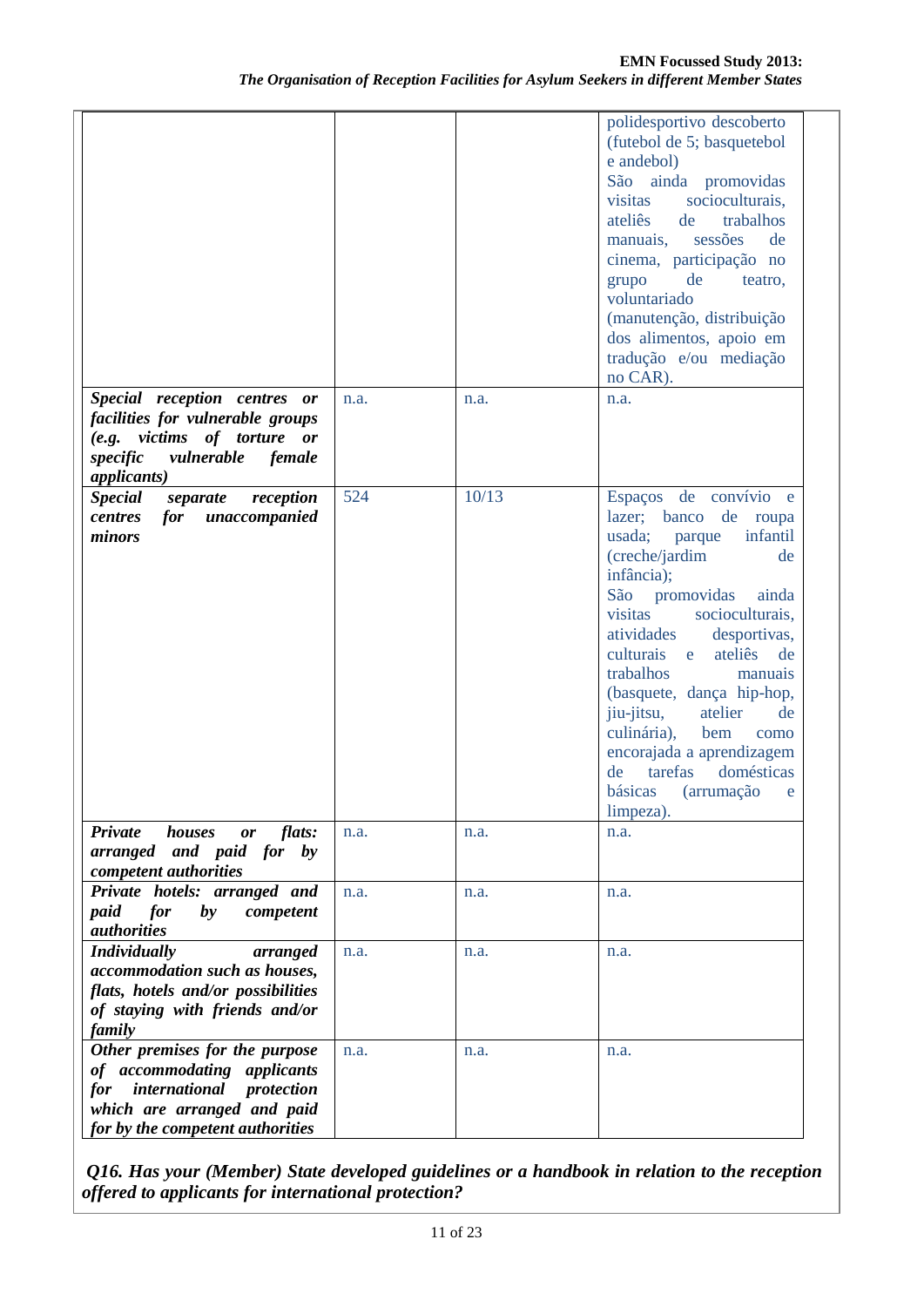No âmbito da parceria "Acolhimento e Integração de Requerentes de Asilo" desenvolvida pelo Conselho Português para os Refugiados, Câmara Municipal de Loures, Segurança Social e Santa Casa da Misericórdia de Lisboa, foi elaborado do "Guia de Acolhimento e Integração dos Refugiados em Portugal" [\(http://www.refugiados.net/gref/esq\\_proc\\_jur.html\)](http://www.refugiados.net/gref/esq_proc_jur.html). Este guia vocacionado para os agentes que atuam no acolhimento de refugiados, identifica o procedimento de asilo, o acesso aos acesso aos serviços de saúde, educação, emprego, formação profissional e apoio social, bem como disponibiliza um acervo de documentação jurídica (legislação e jurisprudência) internacional, europeia e nacional sobre o asilo.

Por outro lado foram elaborados manuais referentes integração dos requerentes de proteção internacional no domínio do mercado de trabalho, em particular o Guia de Boas Práticas para a Integração de Imigrantes e Refugiados nos Centros de Formação Profissional [\(http://viaas.refugiados.net/pdfs/gbp\\_01\\_indice\\_apresentacao\\_e\\_introd.pdf\)](http://viaas.refugiados.net/pdfs/gbp_01_indice_apresentacao_e_introd.pdf) e o Modelo Integrado de Acolhimento, Orientação e Formação de Base para a Inclusão de Públicos em Particular Situação de Exclusão Social [\(http://viaas.refugiados.net/pdfs/modelo\\_integrado2008.pdf\)](http://viaas.refugiados.net/pdfs/modelo_integrado2008.pdf).

#### *Q17. What control mechanisms are in place to ensure that reception conditions are provided according to the standards specified in national legislation or other protocols/regulations?*

#### [Insert Response here]

O licenciamento e fiscalização das condições de acolhimento estão a cargo do Instituto de Segurança Social, através da avaliação, vistorias técnicas e ações inspetivas (artigos 31.º e 32.º do Decreto -Lei n.º 64/2007, de 14 de Março, com as alterações introduzidas pelo Decreto-Lei n.º 99/2011, de 28 de Setembro).

A avaliação e vistorias técnicas com vista à atribuição de licenças incidem na verificação da conformidade das atividades desenvolvidas face à previsão na licença de funcionamento e na qualidade e regularidade dos serviços prestados aos utentes (condições de instalação e alojamento, adequação, do equipamento, alimentação e condições higio-sanitárias). As ações de fiscalização dos estabelecimentos incidem nos mesmos aspetos numa perspetiva de prevenção de práticas ilegais nestes domínios.

Por outro lado, outras entidades poderão proceder a ações inspetivas, designadamente a Provedoria de Justiça e Inspeção Geral da Administração Interna aos centros de acolhimento de requerentes de proteção internacional de regime fechado, ou os serviços de proteção civil no que respeita á salvaguarda da segurança física e contra incêndios das instalações.

#### *Q18. Has there been a public debate about the quality of reception facilities in your Member State in the period from 2008 onwards - to date?*

#### *(Yes/No). If yes, please describe the parties involved and their main arguments.*

O debate público sobre a qualidade das instalações de acolhimento de requerentes de proteção internacional não assume grande relevância a nível nacional. No entanto, em agosto de 2012 foi relatada pelos utentes do Centro de Acolhimento de Refugiados (regime aberto) a degradação das condições de acolhimento em razão da sobrelotação do mesmo [\(http://www.dn.pt/inicio/portugal/interior.aspx?content\\_id=2742783,](http://www.dn.pt/inicio/portugal/interior.aspx?content_id=2742783) [http://www.jn.pt/PaginaInicial/Sociedade/Interior.aspx?content\\_id=2742722&page=-1\)](http://www.jn.pt/PaginaInicial/Sociedade/Interior.aspx?content_id=2742722&page=-1). Neste contexto, o SEF, o ISS e o CPR celebraram protocolo de colaboração de modo a promover uma melhor gestão da capacidade de acolhimento.

#### *Q19. Does primary research exist in your Member State, evaluating the quality of reception facilities?*

*(Yes/No). If yes, please indicate the source and the outcome.* 

A investigação sobre as condições de acolhimento de requerentes de proteção internacional é escassa. De entre os poucos estudos e relatórios de projetos salientam-se os seguintes, cuja relevância é reduzida dada a distância temporal da sua elaboração:

Recomendações para a melhoria das políticas de acolhimento e integração dos requerentes de asilo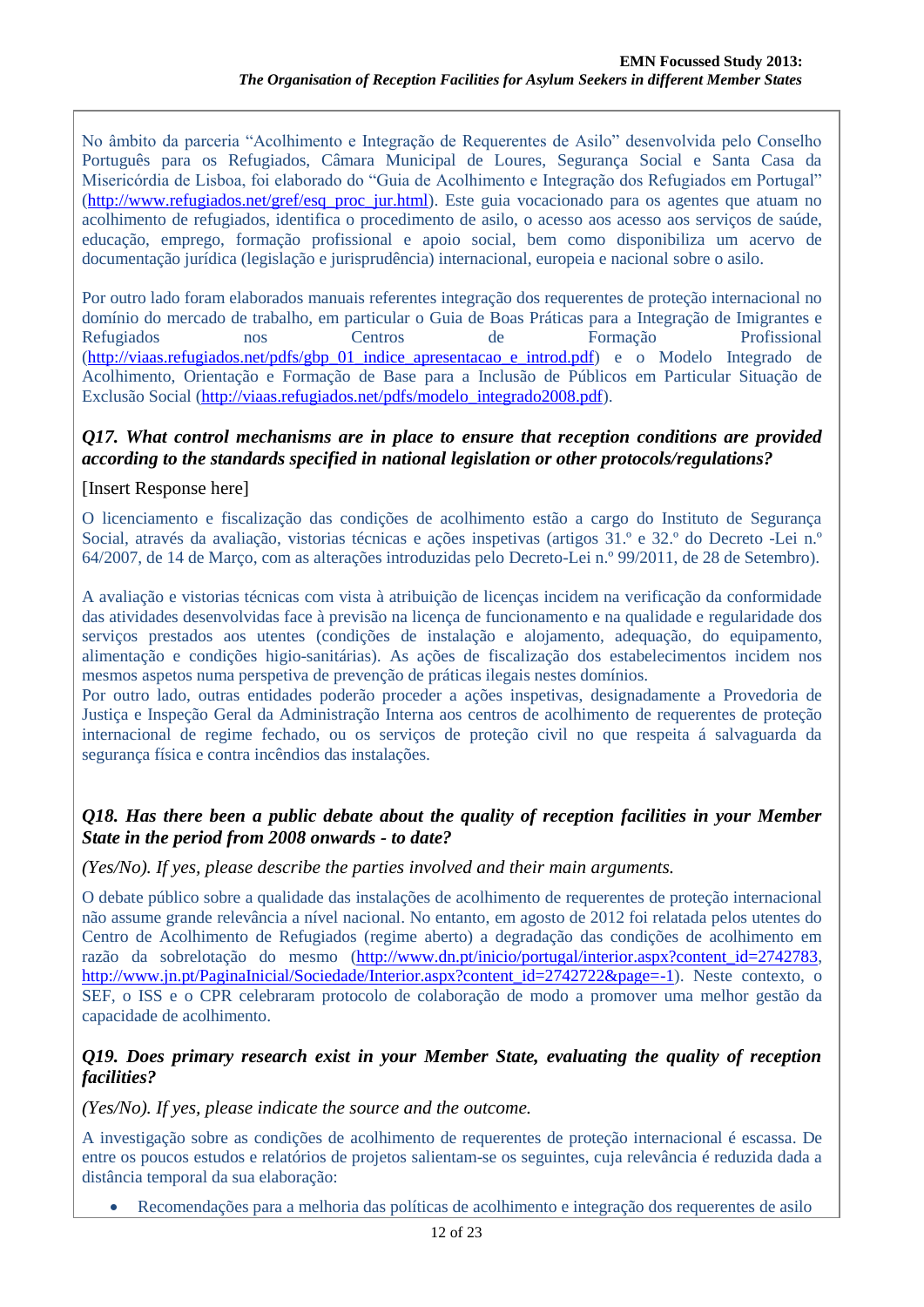da parceria transnacional EQUAL ASPIRE! (2004), http://acolheintegra.refugiados.net/recomendacoes\_aspire.pdf;

- Orientação e capacitação dos requerentes de asilo na Irlanda e em Portugal, Relatório do Grupo de Trabalho do Projecto ASPIRE!, no âmbito do Programa EQUAL da União Europeia (2004), http://acolheintegra.refugiados.net/gt\_orientacao\_e\_capacitacao.pdf;
- Tavares P. (1998), Os direitos sócio-económicos dos refugiados: trabalho e educação; Lisboa, www.cidadevirtual.pt/cpr;
- Caldeira, R. (1998); Integração Sócio-Económica de Refugiados na Sociedade de Acolhimento: Estudo de Caso; Lisboa, www.cidadevirtual.pt/cpr.

Com um pendor académico, evidencia-se a recente investigação comparativa sobre a atuação de Portugal e Brasil no domínio das políticas de proteção e assistência dadas aos refugiados, com particular enfase na salvaguarda dos direitos humanos. Deste estudo é de salientar a orientação de Portugal "para o acolhimento e satisfação das necessidades primárias dessa população [requerentes de proteção internacional], assim como adequou sua estrutura administrativa interna, de forma que estivesse alinhada aos princípios de protecção internacional consagrados nos tratados internacionais relativos ao refúgio" (Silva; 2012)<sup>12</sup>, no quadro da política europeia de asilo.

<sup>12</sup> Silva, A. (2012), *Políticas públicas de assistência e protecção dos direitos humanos dos refugiados em Portugal e no Brasil*. Dissertação de mestrado, Universidade Nova de Lisboa – Faculdade de Ciências Sociais e Humanas, Lisboa, Portugal [\(http://run.unl.pt/handle/10362/7682\)](http://run.unl.pt/handle/10362/7682)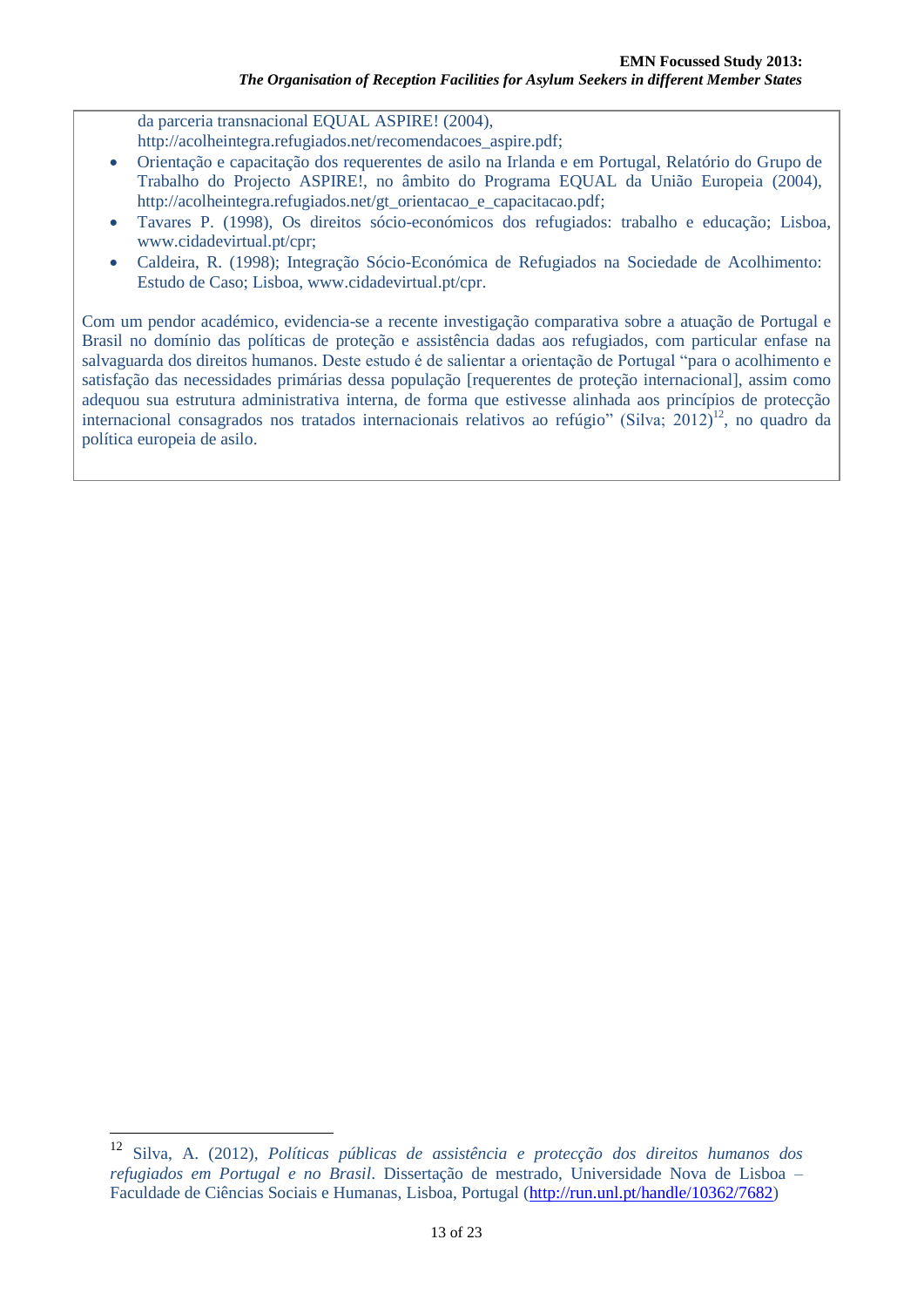#### **Section 4 Flexibility** (*Maximum 3 pages)*

*The Synthesis Report will analyse the flexibility of reception facilities in (Member) States vis-à-vis the fluctuating and/or sudden influxes of applicants for international protection. (Member) States are asked to provide figures or estimations on the total number of applicants entitled to reception<sup>13</sup>, the total number of applicants accommodated in reception facilities, as well as figures or estimations on the maximum capacity and average occupation rate of reception facilities. (Member) States are asked to describe whether they have experienced any (disproportionate) pressure on their reception systems during 2008-2012 and are asked to provide an overview of the different flexibility mechanisms that they have in place and/or have applied. The Synthesis Report will aim to identify good practices of (Member) States in handling (disproportionate) pressure on their reception system, and where relevant, reference will be made to the use (and effectiveness) of flexibility mechanisms.* 

# *Q20 Please fill out the national statistics in Table 4 below:*

|                                             | 2008 | 2009 | 2010 | 2011 | 2012 |
|---------------------------------------------|------|------|------|------|------|
| Total number of                             | 244  | 236  | 277  | 410  | 552  |
| applicants<br>entitled<br>to                | 163  | 169  | 201  | 297  | 361  |
| reception                                   | 81   | 67   | 76   | 113  | 191  |
| Total number of                             | 244  | 236  | 277  | 410  | 552  |
| applicants<br>accommodated                  | 163  | 169  | 201  | 297  | 361  |
| reception<br>in<br>facilities               | 81   | 67   | 76   | 113  | 191  |
| <b>Maximum</b><br>number of                 | 244  | 236  | 277  | 410  | 552  |
| applicants that<br>could be<br>accommodated | 163  | 169  | 201  | 297  | 361  |
| in reception<br>facilities                  | 81   | 67   | 76   | 113  | 191  |
| Average                                     | 3,11 | 3,22 | 3,74 | 4,21 | 5,74 |
| occupation rate                             | 3,40 | 3,93 | 4,60 | 4,52 | 5,29 |
| in reception<br>facilities                  | 2,70 | 2,23 | 2,53 | 3,77 | 6,37 |

# **Table 4 National statistics on flexibility**

#### **Nota metodológica:**

- 1. Total number of applicants entitled to reception: total de requerentes de asilo com alojamento apoiado pelo CPR e de requerentes de asilo alojados nos EECIT (pedidos de asilo na fronteira);
- 2. Total number of applicants accommodated in reception facilities: total de requerentes de asilo

<sup>&</sup>lt;sup>13</sup> These statistics are requested to provide an overview on the number of applicants in reception as a whole, differentiating between those accommodated in reception facilities and those applicants who are entitled to reception, but who do not require accommodation (but do receive other services e.g. a financial allowance).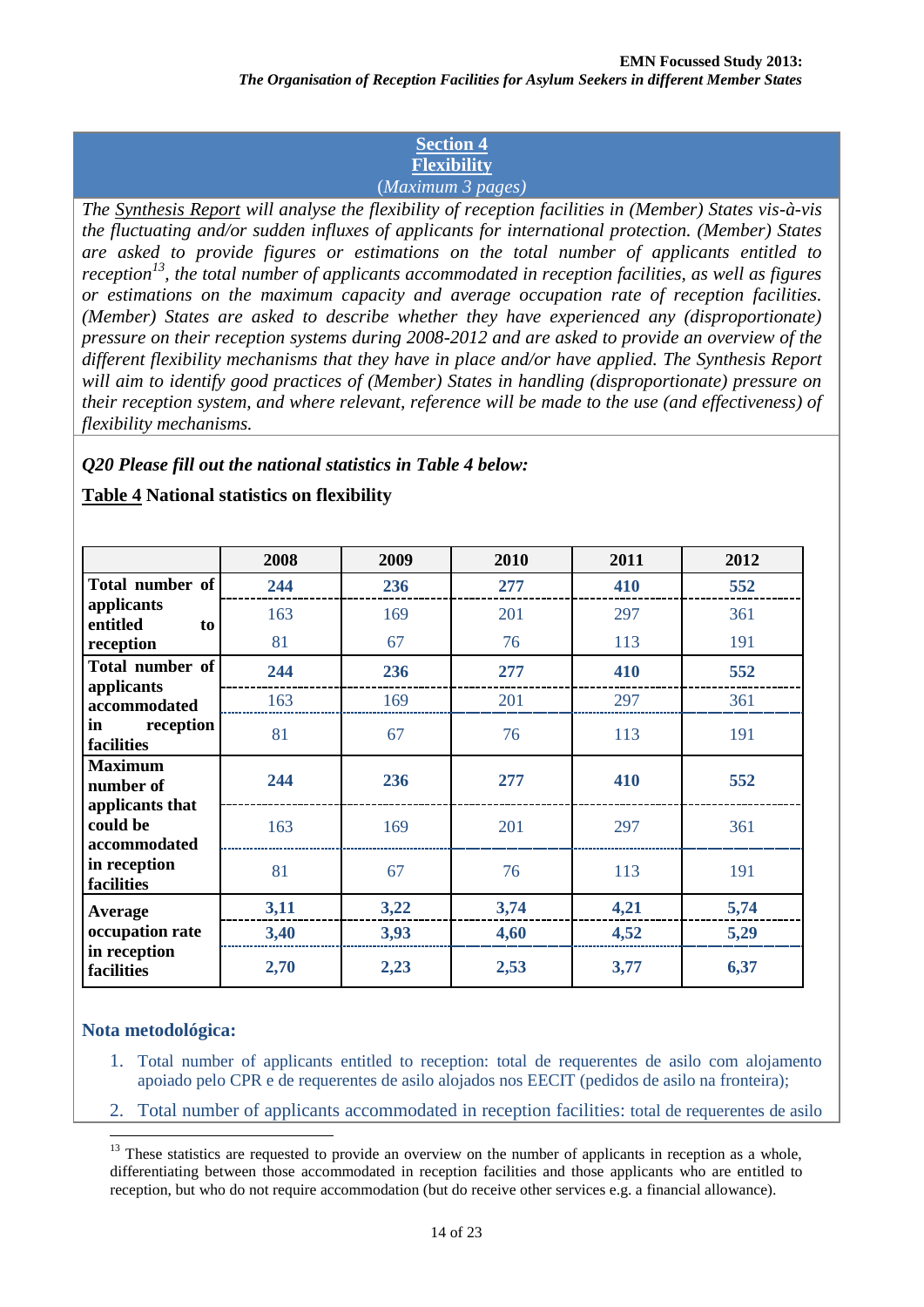alojados no CAR e de requerentes de asilo alojados nos EECIT (pedidos de asilo na fronteira);

- 3. Maximum number of applicants that could be accommodated in reception facilities: capacidade maxima do CAR e EECIT do aeroporto de Lisboa (único aeroporto onde houve pedidos de asilo)
- 4. Average occupation rate in reception facilities: (*weighted average*) média ponderada (2)/(3); de salientar que não é considerada rotação (*turnover*) no alojamento.

*Q 21. Please describe any pressure that your (Member) State may have experienced in relation to the reception of applicants for international protection during the period 2008-2012 and briefly explain possible reasons for such pressure. (Note that annual statistics from Eurostat on the number of applications for international protection, first decisions, etc. over the years 2008- 2012 will be incorporated in the relevant section of the Synthesis Report. Hence, if relevant, you may refer to a period of pressure by comparing the number of applications with the capacity of your (Member) State's reception system).* 

Nos últimos dois anos (2011-2012) verificou-se um aumento do número de pedidos de proteção internacional. Como elementos explicativos poder-se-ão enunciar os efeitos dos conflitos no norte de África, quer no que refere ao aumento de requerentes oriundos destes países como à alteração de rotas migratórias com origem na África subsariana que utilizavam aqueles países como "plataforma" (*hub*) para ligações com outros destinos europeus (ex. Grécia, Turquia). Este último elemento poderá ter sido potenciado pela inauguração de novas rotas de transporte aéreo comercial entre Lisboa e Acra (Gana) ou Bamaco (Mali) bem como com a oferta disponível da Guiné Bissau e Senegal. Apesar de ser um aumento significativo, não se considera uma pressão extrema atenta a dimensão do fenómeno em Portugal.

*Q 22. Which flexibility mechanisms are foreseen and/or have been used in case there are shortages or surpluses in reception facilities? Please answer this question by indicating in Table 5 below whether any of the below mechanisms exist in your Member State and whether they have been actually used:*

| <b>Type of mechanism</b>                                                                                                                                                   | Does this exist in<br>(Member)<br>your<br>State? (Yes/No) | $\mathbf{H}$<br>please<br>yes,<br>describe | <b>Has</b><br>this<br>mechanism been<br>used? $(Yes/No)$ If<br>please<br>yes,<br>describe |
|----------------------------------------------------------------------------------------------------------------------------------------------------------------------------|-----------------------------------------------------------|--------------------------------------------|-------------------------------------------------------------------------------------------|
| <b>Early</b><br>warning<br>mechanism <sup>14</sup><br><i>(including)</i><br>software<br>any<br>programmes monitoring<br>capacity and occupancy<br>in reception facilities) | Não                                                       | n.a.                                       | n.a.                                                                                      |

**Table 5 Flexibility Mechanisms**

<sup>&</sup>lt;sup>14</sup> An early warning mechanism refers to a monitoring system, e.g. a mechanism that monitors the inflow of applicants for international protection, evaluating in particular whether the (Member) State possesses the necessary capacity to deal with increased (or decreased) pressure. Such a monitoring system would enable identification of possible shortcomings (or excess capacity) at an early stage. An early warning mechanism could for example include a.o. any software programmes monitoring capacity and occupancy rate in reception facilities.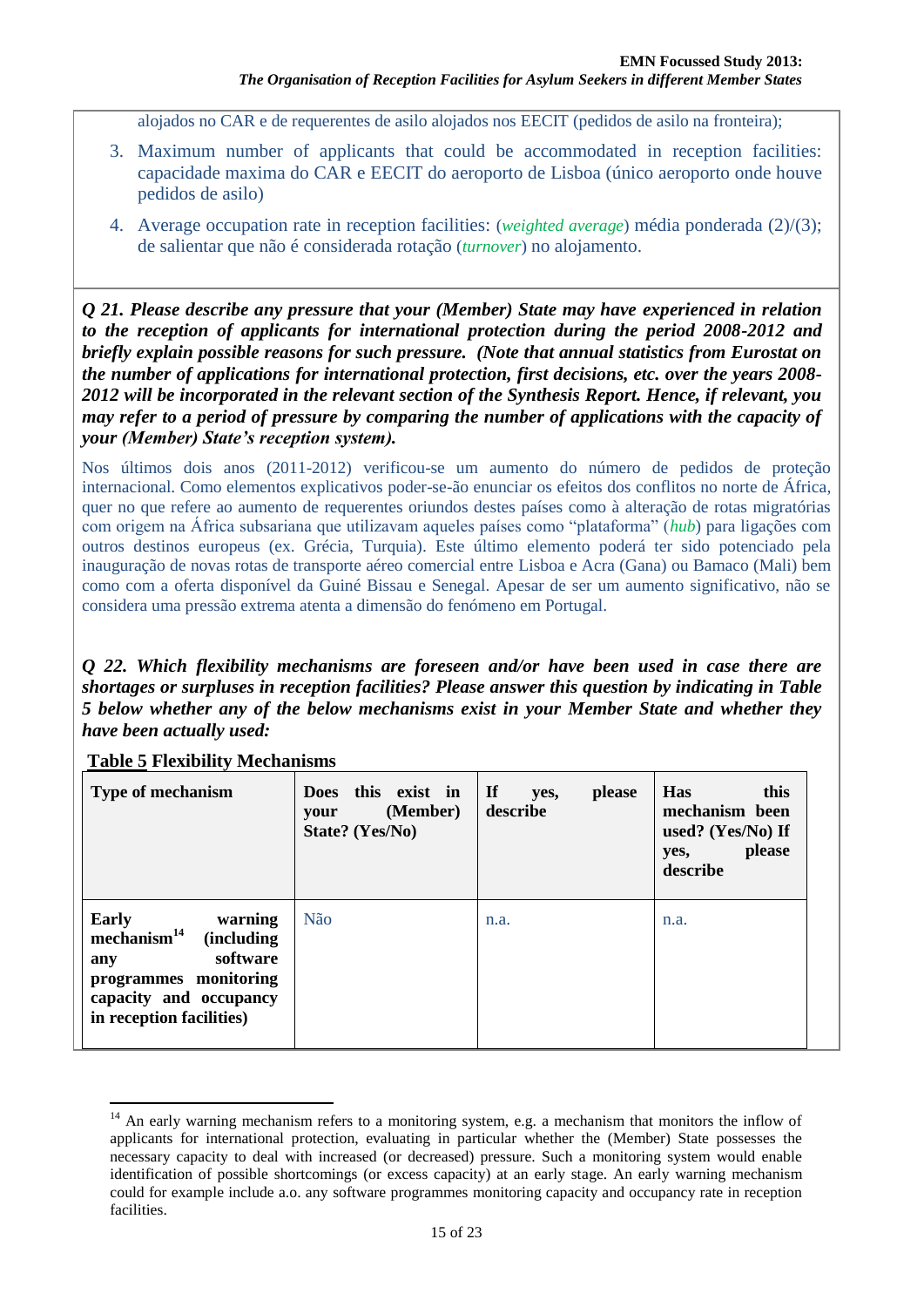| <b>Additional</b><br>reception<br>centres acting as buffer<br>capacity                                                             | Sim                                                       | Unidades<br>hoteleiras<br>ou equiparados, bem<br>como<br>casas<br>particulares                                               | Sim                                                                                                                                                                                                       |
|------------------------------------------------------------------------------------------------------------------------------------|-----------------------------------------------------------|------------------------------------------------------------------------------------------------------------------------------|-----------------------------------------------------------------------------------------------------------------------------------------------------------------------------------------------------------|
| <b>Emergency plans</b>                                                                                                             | Não                                                       | n.a.                                                                                                                         | n.a.                                                                                                                                                                                                      |
| Budget flexibility (to in-<br>or decrease the budget<br>when necessary)                                                            | Não                                                       | n.a.                                                                                                                         | n.a.                                                                                                                                                                                                      |
| Employing more case-<br>workers to speed<br>up<br>decision-making                                                                  | Sim                                                       | Transferência<br>interdepartamental no<br>Serviço<br>de<br><b>Estrangeiros</b><br>e<br><b>Fronteiras</b>                     | 2012<br>Em<br>$\Omega$<br>Gabinete de Asilo<br>e Refugiados do<br>SEF foi reforçado<br>com dois peritos                                                                                                   |
| <b>Fast-tracking procedures</b>                                                                                                    | Sim                                                       | afluxos<br>Perante<br>significativos poderão<br>adotados<br>ser<br>mecanismos<br>de<br>análise sumária<br>do<br>procedimento | Mecanismo<br>adotado em 2013<br>quando<br>um<br>conjunto de cerca<br>de 30 cidadãos de<br>nacionalidade<br>síria<br>apresentou<br>pedidos de asilo<br>fronteira<br>na<br>no<br>mesmo dia.                 |
| Application of different<br>standards/modalities<br><sub>of</sub><br>reception conditions in<br>emergency situations <sup>15</sup> | Não aplicável,<br>uma<br>vez que nunca foi<br>necessário. | n.a.                                                                                                                         | n.a.                                                                                                                                                                                                      |
| Provision of financial<br>vouchers/allowance<br>to<br>cover costs of private<br>accommodation                                      | Sim                                                       |                                                                                                                              |                                                                                                                                                                                                           |
| <b>Review</b><br>for<br>specific<br>categories of applicants<br>who<br>obtain<br>priority<br>access to reception                   | Sim                                                       | Em razão da proteção<br>de<br>grupos<br>mais<br>vulneráveis                                                                  | Colocação<br>de<br>famílias<br>com<br>crianças<br>ou<br>mulheres grávidas<br>alojamento<br>em<br>particular,<br>mais<br>adequado<br>à<br>sua<br>condição<br>ao<br>e<br>mesmo<br>tempo<br>disponibilizando |

 $\overline{a}$ <sup>15</sup> Article 14 paragraph 8 of the Reception Conditions Directive 2003/9/EC stipulates that: "Member States can exceptionally set modalities for material reception conditions different from those provided for in Article 14 for a reasonable period which shall be as short as possible, when: an initial assessment of the specific needs of the applicant is required; material reception conditions, as provided for in article 14, are not available in a certain geographical area; housing capacities normally available are temporarily exhausted; the asylum seeker is in detention or confined to border posts. The different conditions must cover in any case basic needs".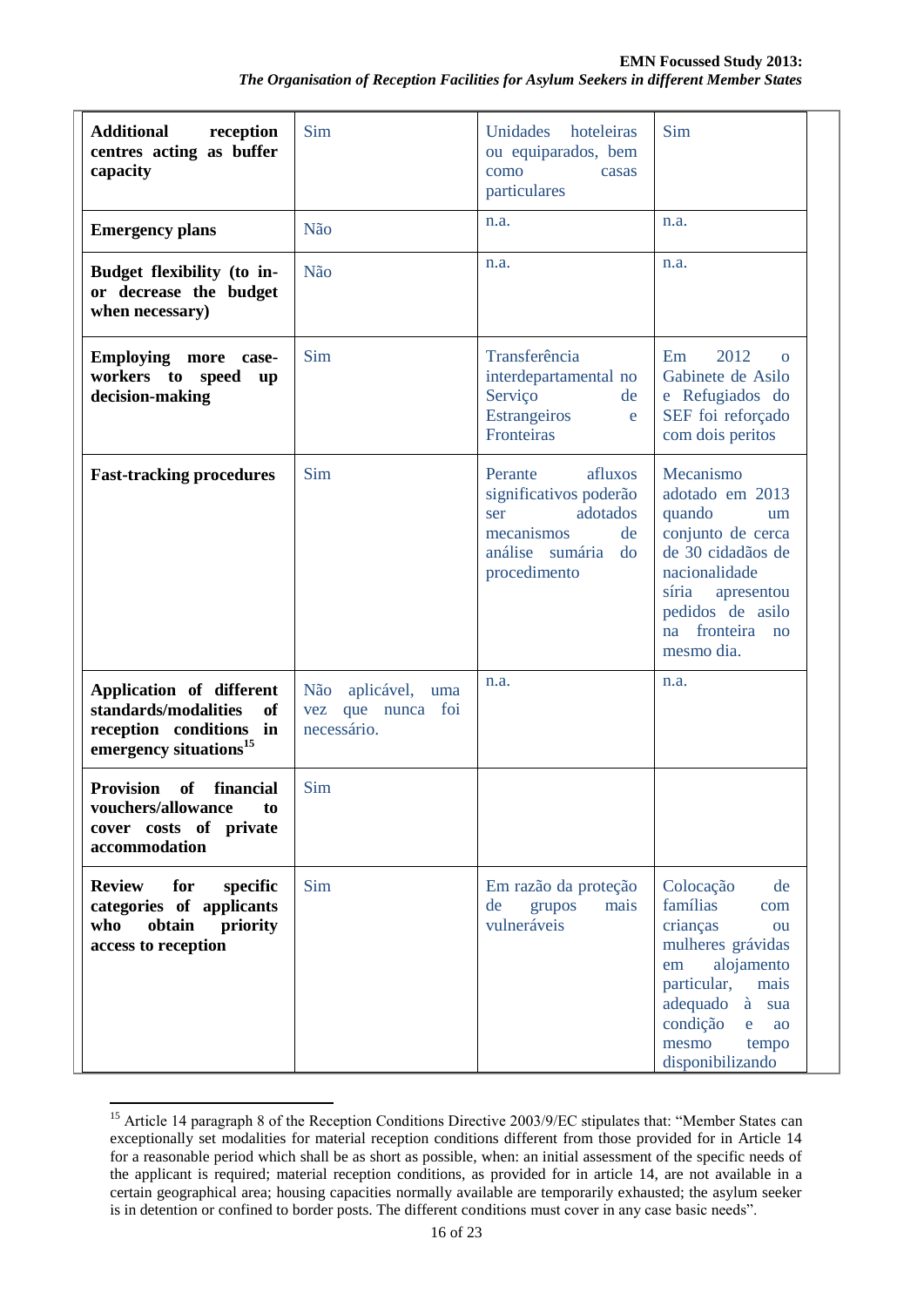|                                               |      |      | alojamento<br>no<br>CAR a outros<br>requerentes;<br>colocação de<br>menores não<br>acompanhados<br>com idade<br>superior a 16 anos<br>CAR,<br>no<br>disponibilizando<br>vagas na CACR<br>para menores de<br>16 anos |
|-----------------------------------------------|------|------|---------------------------------------------------------------------------------------------------------------------------------------------------------------------------------------------------------------------|
| The use of excess space<br>for other purposes | Não  | n.a. | n.a.                                                                                                                                                                                                                |
| Other?                                        | n.a. | n.a. | n.a.                                                                                                                                                                                                                |

*Q 23. Please indicate best practices in handling (disproportionate) pressure as well as ability to adjust to fluctuating numbers of applications over time. Where possible, please refer to the use (and effectiveness) of any of the aforementioned flexibility mechanisms.*

Portugal não enfrentou nos últimos dez anos qualquer pressão desproporcionada de requerentes de proteção internacional, pelo que as carências de alojamento foram respondidas com o recurso a unidades hoteleiras ou equiparados.

> **Section 5 Efficiency** (*Maximum 2 pages)*

*The Synthesis Report will provide an overview of the costs of the current reception facilities provided in the (Member) States, as well as the median and interquartile ranges of the duration of an applicant's stay and average occupancy rate in reception facilities. In Table 6 below, Member States are requested to fill out information on the total costs of reception, split up in direct and indirect costs, and Dublin and non-Dublin cases. (Member) States are kindly asked to also explain what is covered by such costs.* 

*The aim is to start collection of such statistics to gain an insight into what is covered under the total costs of reception in different Member States. The Synthesis Report will not aim to compare reception costs between Member States due to the complexity involved (e.g. Member States include different services under costs<sup>16</sup>).* 

*Q24. Please fill in the national statistics Table 6 below (please provide figures or, if not possible, estimates thereof):*

Atualmente não é possível a consolidação de informação financeira relativa ao orçamento e encargos financeiros com o nível de desagregação solicitado. De salientar que os sistemas contabilísticos nacionais estão em transformação, diferem entre as principais entidades envolvidas

 $\overline{a}$ <sup>16</sup> The European Platform for Reception Agencies (EPRA) has scheduled activities for the  $4<sup>th</sup>$  quarter of 2013 to start dialogue on development of methods to improve comparability of reception costs between Member States.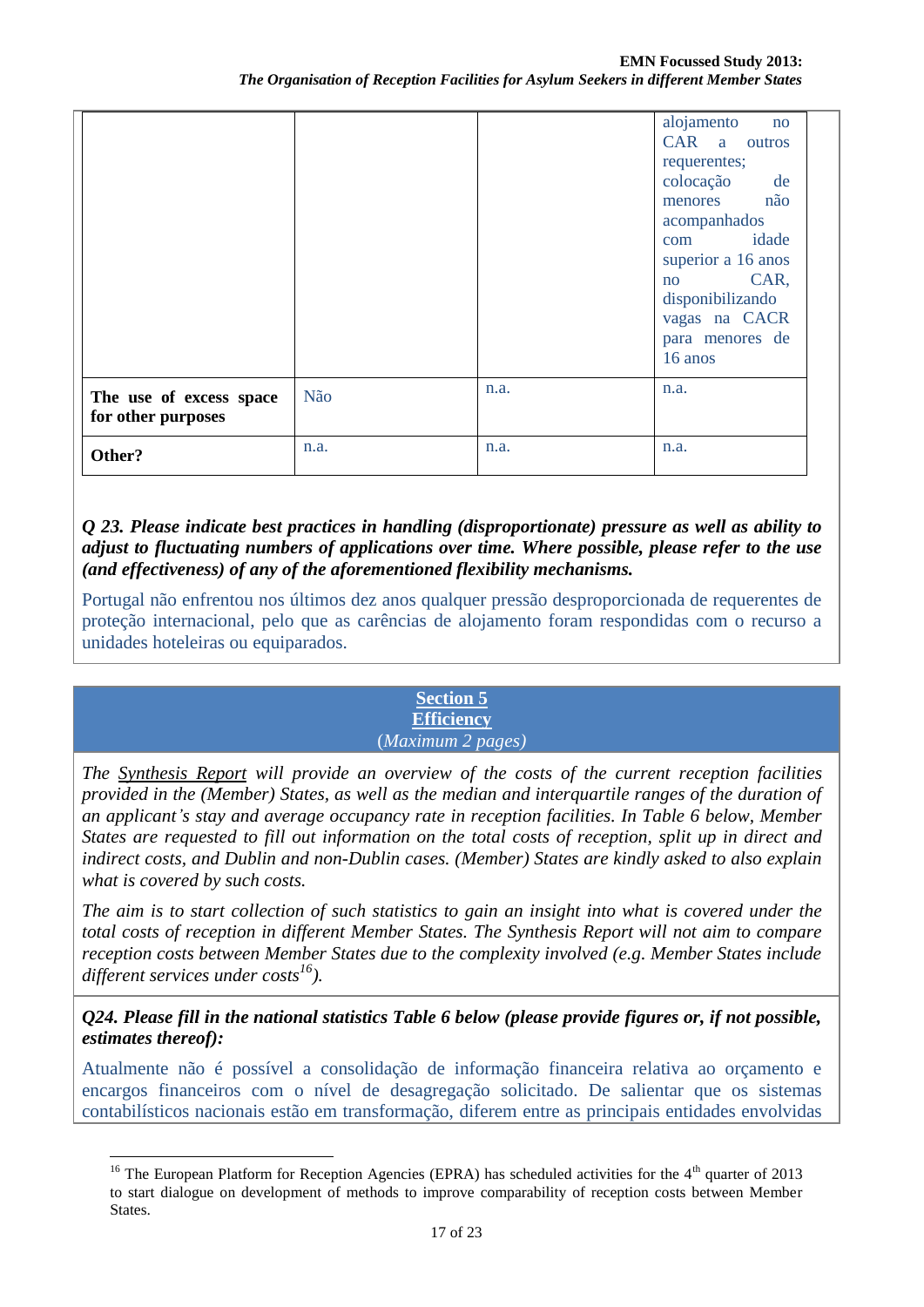(SEF, ISS e CPR) e necessitariam de recursos não disponíveis no atual contexto.

No entanto, considera-se pertinente o desenvolvimento futuro de ações tendentes à produção de documentos consolidados que permitam a avaliação do esforço financeiro do Estado Português em matéria de acolhimento de requerentes de asilo.

| able of validatal blatibiles on Emicrone           | 2008 | 2009 | 2010 | 2011 | 2012 |
|----------------------------------------------------|------|------|------|------|------|
| <b>National</b><br>budget                          |      |      |      |      |      |
| allocated<br>the<br>to                             |      |      |      |      |      |
| of<br>reception                                    |      |      |      |      |      |
| applicants<br>for                                  |      |      |      |      |      |
| international                                      |      |      |      |      |      |
| protection                                         |      |      |      |      |      |
| <b>Total</b><br>of<br>costs                        |      |      |      |      |      |
| reception                                          |      |      |      |      |      |
| Total direct costs <sup>17</sup>                   |      |      |      |      |      |
|                                                    |      |      |      |      |      |
| Total indirect costs <sup>18</sup>                 |      |      |      |      |      |
|                                                    |      |      |      |      |      |
| <b>Total</b><br><b>of</b><br>costs                 |      |      |      |      |      |
| reception<br>including                             |      |      |      |      |      |
| <b>Dublin cases</b>                                |      |      |      |      |      |
| <b>Total</b><br>costs<br><b>of</b>                 |      |      |      |      |      |
| reception excluding                                |      |      |      |      |      |
| <b>Dublin cases</b>                                |      |      |      |      |      |
| <b>Inflow</b><br>of<br>new                         |      |      |      |      |      |
| applicants<br>to                                   |      |      |      |      |      |
| reception facilities                               |      |      |      |      |      |
| Inflow/return<br><b>of</b>                         |      |      |      |      |      |
| applicants who have                                |      |      |      |      |      |
| temporarily left                                   |      |      |      |      |      |
| $\mathbf{a}$                                       |      |      |      |      |      |
| reception facility<br><b>Outflow of applicants</b> |      |      |      |      |      |
|                                                    |      |      |      |      |      |
| reception<br>from                                  |      |      |      |      |      |
| facilities, who do not                             |      |      |      |      |      |
| return later                                       |      |      |      |      |      |
| Share of applicants                                |      |      |      |      |      |
| in reception facilities                            |      |      |      |      |      |
| who have received a                                |      |      |      |      |      |
| final decision on their                            |      |      |      |      |      |
| application                                        |      |      |      |      |      |
| Median <sup>19</sup> range of an                   |      |      |      |      |      |
| applicant's stay                                   |      |      |      |      |      |
| Interquartile <sup>20</sup>                        |      |      |      |      |      |
| ranges<br>of<br>an                                 |      |      |      |      |      |
| applicant's stay                                   |      |      |      |      |      |

#### **Table 6 National Statistics on Efficiency**

<sup>&</sup>lt;sup>17</sup> Direct costs refer to explicitly defined costs and budgets for the reception of applicants for international protection in each (Member) State.

<sup>&</sup>lt;sup>18</sup> Indirect costs refer to costs that are not directly measurable (as costs are borne by a wide range of stakeholders and further relate to the applicant's access to general public services).

<sup>&</sup>lt;sup>19</sup> The median is the numerical value separating the higher half of the distribution of the lower half (middle value).

 $20$  The interquartile ranges refer to the value of the first quartile (25 percentile) and the third quartile (75 percentile) in a distribution.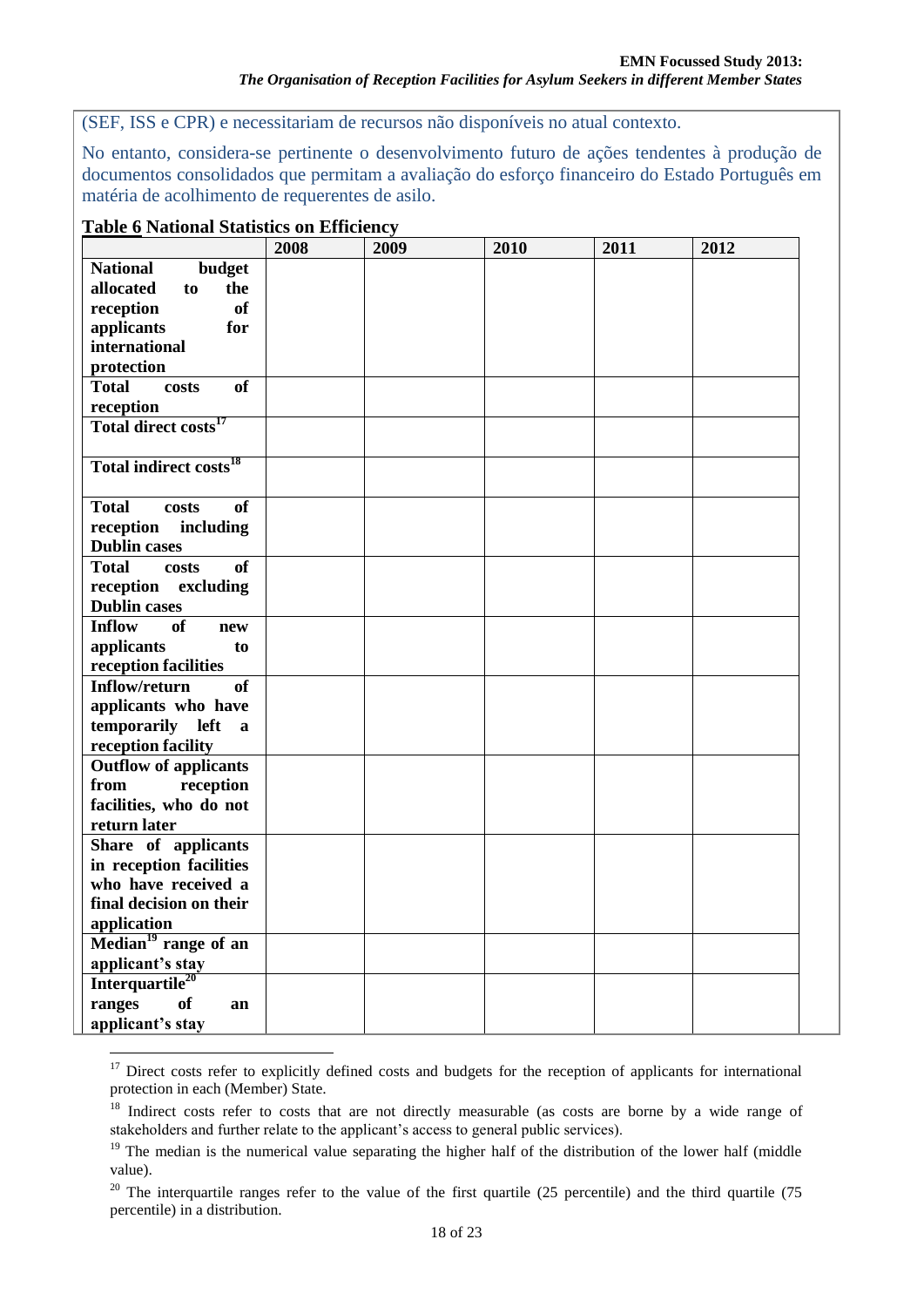*Q25. Are cost (estimations) available for the flexibility mechanisms used in your Member State (see Question 22)?*

*[If yes, please provide these here.]*

Ver Q.24.

 $\overline{a}$ 

*Q26. What is the tolerance time for extended stay of applicants in reception facilities who have already received a final decision on their application?*

No caso de concessão do estatuto de protecção internacional, e se verifique que o cidadão não dispõe de autosuficiência económica e pretende continuar a ser apoiado é celebrado entre o cidadão e o ISS um contrato tendente à promoção de um processo de autonomização e integração social do mesmo. No caso de a decisão ser negativa, é concedido ao requerente de proteção internacional um prazo de trinta dias.

> **Section 6 Conclusions** (*Maximum 2 pages)*

*This Section will outline the main findings of the Study and present conclusions as to what extent the organisation of the reception system impacts on the flexibility, efficiency, and quality of reception facilities.*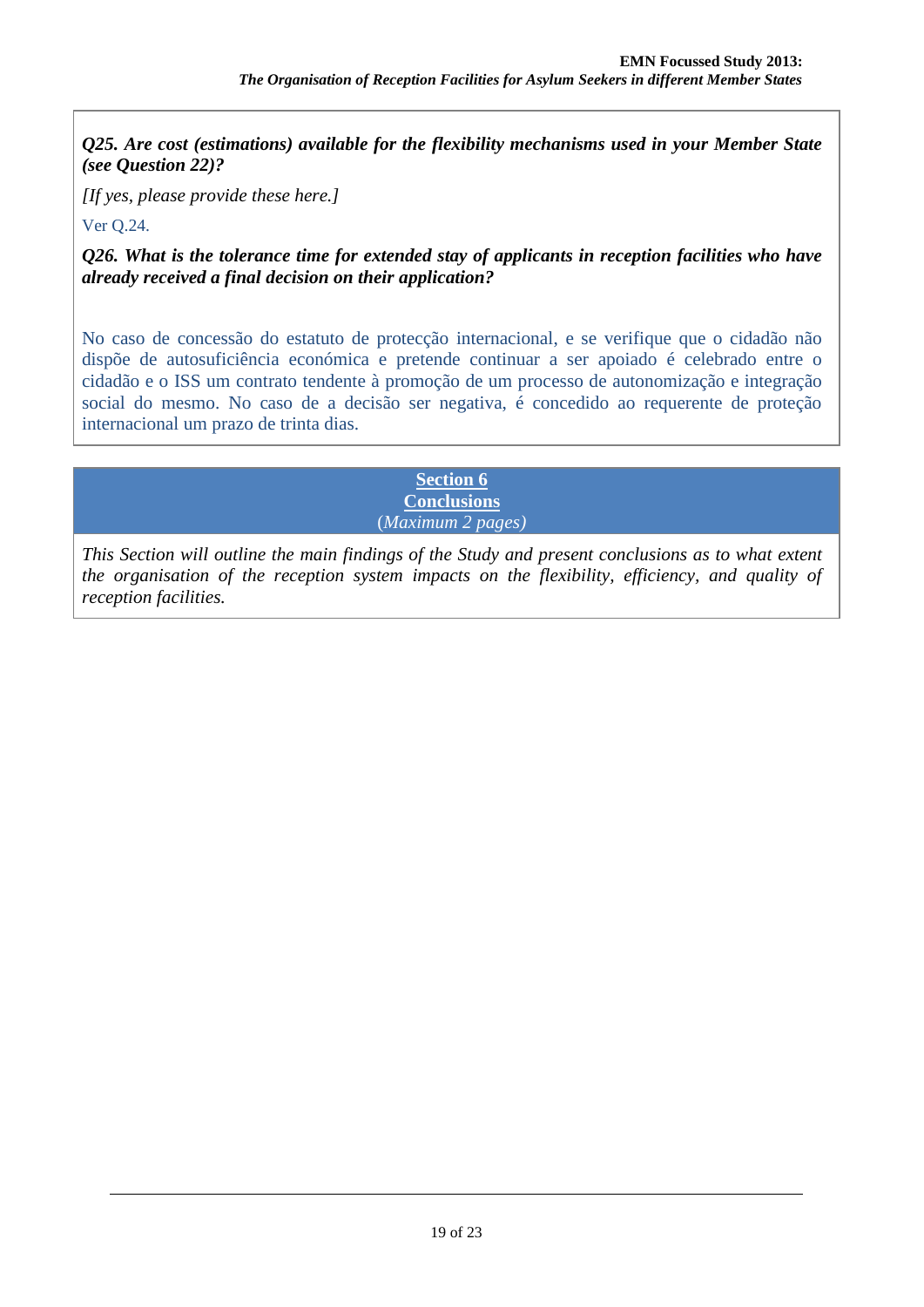*Q27. Please summarise the organisation of reception facilities in your (Member) State, indicating main strengths and weaknesses (please specify any evidence for these findings)*

A organização dos equipamentos de receção de requerentes de asilo em Portugal está intimamente relacionada com a reduzida dimensão e pressão desta tipologia de fluxo de pessoas. Em Portugal existem dois centros de acolhimento em regime aberto para requerentes de asilo (um deles vocacionado para crianças) e três instalações de acolhimento em regime fechado equiparados a centros de instalação temporária nos principais aeroportos internacionais (Lisboa, Faro e Porto).

Como principais pontos fortes identificam-se:

- A atuação em parceria entre entidades públicas e privadas, em particular o Serviço de Estrangeiros e Fronteiras, Segurança Social, Santa Casa da Misericórdia, ACIDI e Conselho Português para os Refugiados, sem prejuízo de outras entidades;
- A abordagem humanista, digna e especializada no acolhimento de requerentes de proteção internacional, promovendo a prestação de serviços e a integração destas pessoas, quer em termos de prestação de apoios pecuniários, saúde, apoio psicológico, mobilidade, documentação e educação.

Como pontos fracos enunciam-se:

- A capacidade de acolhimento estará a ficar desajustada face ao contínuo aumento dos pedidos de protecção internacional, atenta a expressividade da taxa de ocupação dos centros de acolhimento (3,11) e o número de camas disponíveis em centros de acolhimento de regime aberto (42) face à uma média anual de pedidos de proteção internacional (206,8) e a tendência crescente destes pedidos;
- A reduzida expressão da proteção internacional em Portugal poderá condicionar uma melhor focalização e especialização para a problemática, quer do ponto de vista político, administrativo, académico e social, havendo maior enfoque perante situações limite.

#### *Q28. Please summarise whether your (Member) State has experienced pressure on its reception facilities (in terms of both in-and outflow, and duration of the processing time of applications) and indicate what measures have been most successful in handling such pressure*

A reduzida expressão do número de pedidos de proteção internacional em Portugal, apesar da tendência crescente dos últimos anos, não provocou uma pressão determinante nos equipamentos de receção de requerentes de asilo. Não obstante a referida expressividade da taxa de ocupação dos centros de acolhimento, os equipamentos existentes vão respondendo às necessidades evidenciadas. As carências identificadas em termos de capacidade de acomodamento são supridas mediante o recurso pontual a unidades hoteleiras ou equiparados, resposta que implica algumas limitações na abordagem de proteção, acolhimento dos requerentes de asilo,

No entanto assinala-se a título de exemplo um episódio associado à sobrelotação do Centro de Acolhimento de Refugiados em agosto de 2012. A resposta institucional foi a celebração de um protocolo de colaboração de modo a promover um melhor acolhimento e integração dos requerentes de proteção internacional, após decisão de admissibilidade do pedido, entre o SEF, o CPR, o ACIDI e outras entidades governamentais. Assim, pode afirmar-se que o aprofundamento de parcerias entre entidades públicas e privadas constitui uma boa prática na receção de requerentes de asilo. Deste modo é possível a maximizar as diferentes valências e abordagens para a implementação de políticas e solução das necessidades concretas das populações alvo.

# *Q29. Please describe best practices in controlling costs of reception facilities whilst ensuring quality (maximum half a page)*

Atenta as dificuldades de consolidação de informação financeira relativa não é possível de momento proceder à avaliação de boas práticas neste domínio. No entanto, considerando a pertinência da avaliação do esforço financeiro do Estado Português em matéria de acolhimento de requerentes de asilo, serão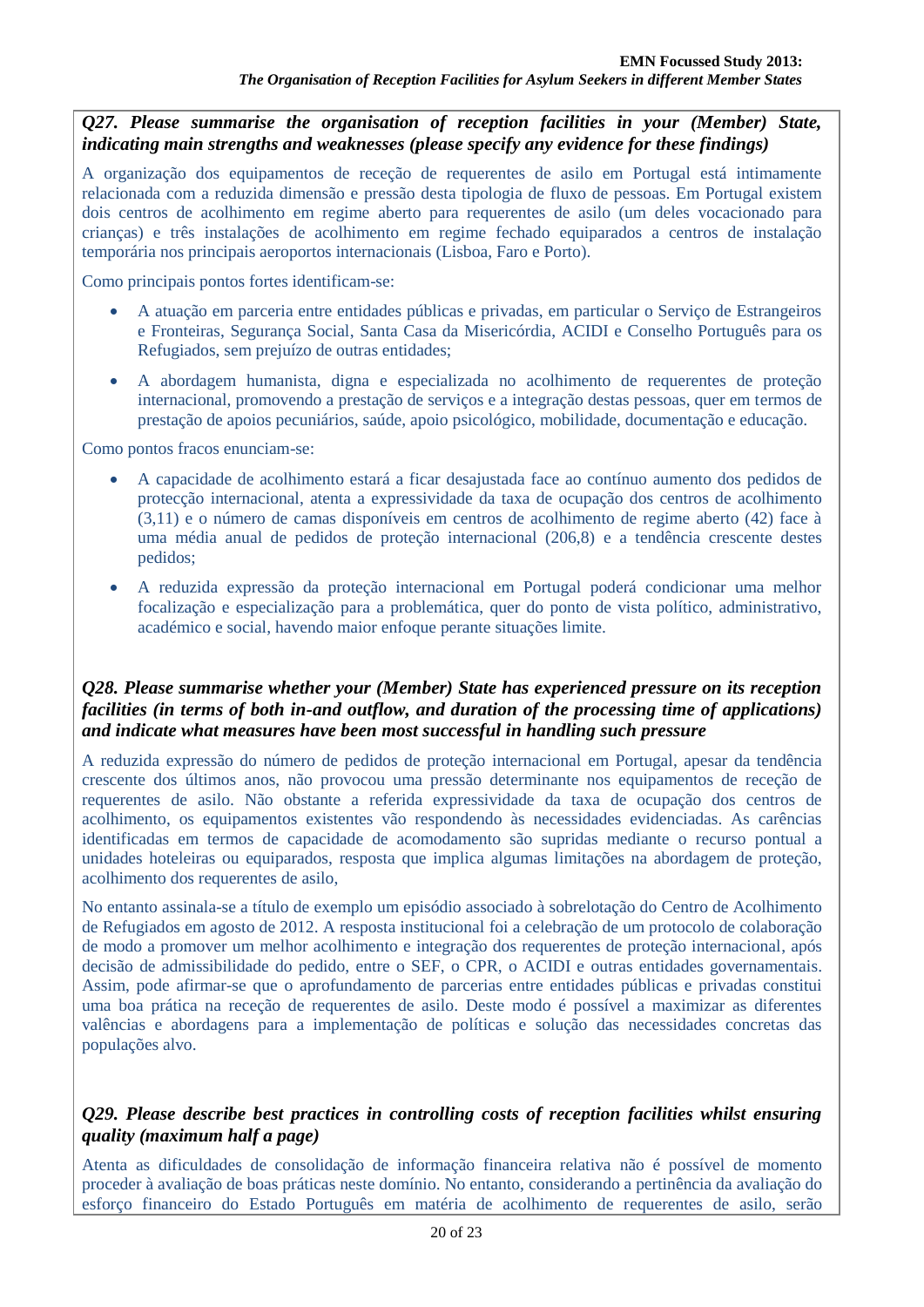desenvolvidos mecanismos de monitorização e indicadores em harmonia com práticas identificadas noutros Estados Membros.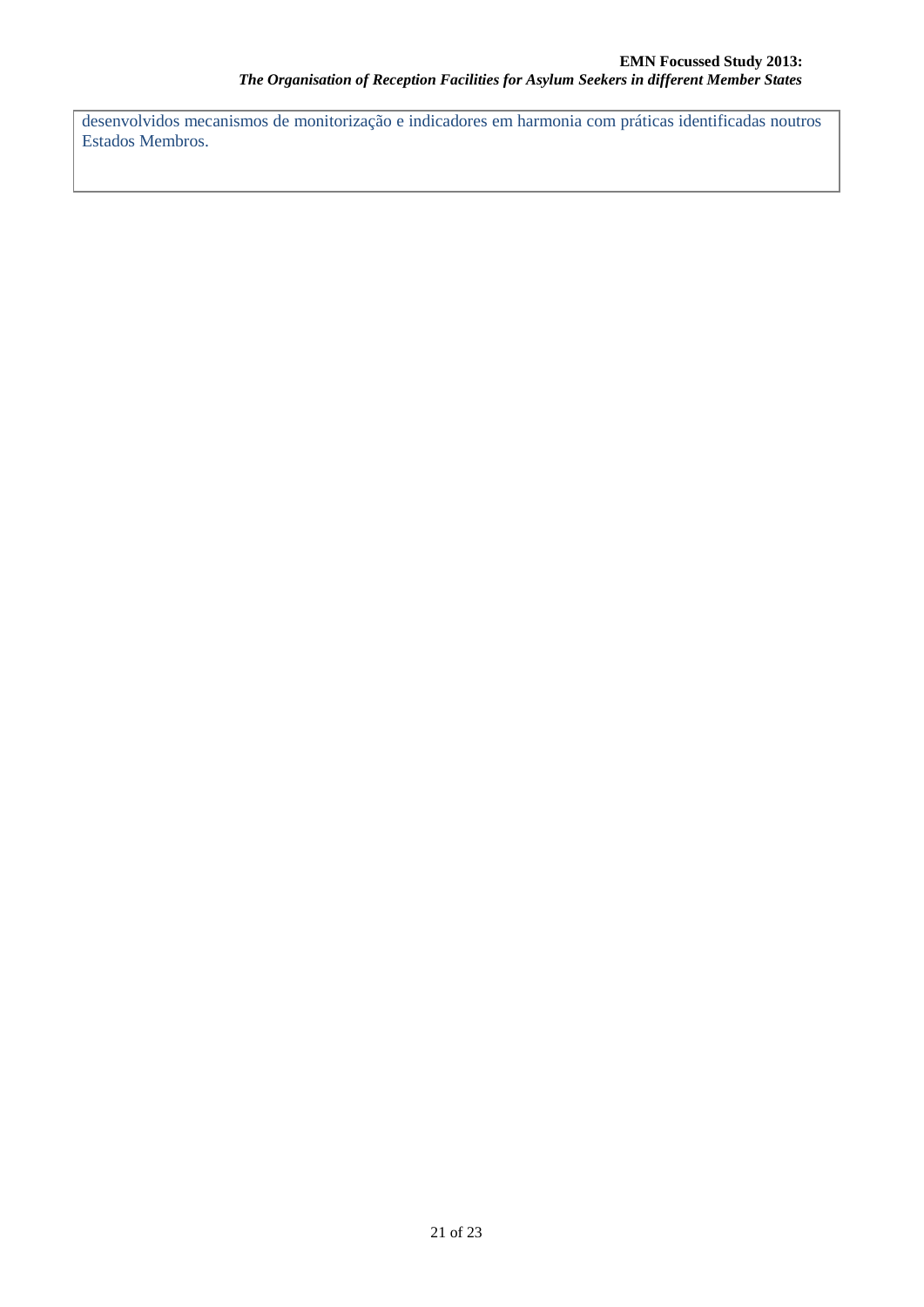# **Annex 1 Reception Conditions in different Reception facilities**

Please fill out the table below concerning the rights granted to applicants for international protection as laid down in national legislation in different reception facilities.

|                         | <b>Collective</b><br>initial/<br>transit<br>reception<br>centres | <b>Collective</b><br>open<br>reception<br>centres | <b>Special</b><br>reception<br>centres/<br>facilities for<br>vulnerable<br>groups | <b>Special</b><br>separate<br>receptions<br>centres for<br><b>UAMs</b> | <b>Private</b><br>or<br>houses<br>flats $^{21}$ | <b>Private</b><br>hotels $^{22}$ | <b>Individually</b><br>arranged<br>accommodation <sup>23</sup> | <b>Other</b><br>premises | <b>Comments</b> |
|-------------------------|------------------------------------------------------------------|---------------------------------------------------|-----------------------------------------------------------------------------------|------------------------------------------------------------------------|-------------------------------------------------|----------------------------------|----------------------------------------------------------------|--------------------------|-----------------|
| Food                    | Sim                                                              | Sim                                               |                                                                                   | Sim                                                                    | Não                                             | Não                              |                                                                |                          |                 |
| <b>Clothing</b>         | Sim                                                              | Sim                                               |                                                                                   | Sim                                                                    | Não                                             | Não                              |                                                                |                          |                 |
| Financial               |                                                                  | Sim                                               |                                                                                   | Sim                                                                    | Sim                                             | Sim                              |                                                                |                          |                 |
| allowance <sup>24</sup> |                                                                  |                                                   |                                                                                   |                                                                        |                                                 |                                  |                                                                |                          |                 |
| <b>Emergency</b>        | Sim                                                              | Sim                                               |                                                                                   | Sim                                                                    | Sim                                             | Sim                              |                                                                |                          |                 |
| health care             |                                                                  |                                                   |                                                                                   |                                                                        |                                                 |                                  |                                                                |                          |                 |
| <b>Medical care</b>     | Sim                                                              | Sim                                               |                                                                                   | Sim                                                                    | Sim                                             | Sim                              |                                                                |                          |                 |
| Psychological           | Sim                                                              | Sim                                               |                                                                                   | Sim                                                                    | Sim                                             | Sim                              |                                                                |                          |                 |
| care                    |                                                                  |                                                   |                                                                                   |                                                                        |                                                 |                                  |                                                                |                          |                 |
| Free<br>legal           | Sim                                                              | Sim                                               |                                                                                   | Sim                                                                    | Sim                                             | Sim                              |                                                                |                          |                 |
| assistance              |                                                                  |                                                   |                                                                                   |                                                                        |                                                 |                                  |                                                                |                          |                 |
| Interpretation          | Sim                                                              | Sim                                               |                                                                                   | Sim                                                                    | Sim                                             | Sim                              |                                                                |                          |                 |
| services                |                                                                  |                                                   |                                                                                   |                                                                        |                                                 |                                  |                                                                |                          |                 |
| to<br>Access            |                                                                  | Sim                                               |                                                                                   | Sim                                                                    | Sim                                             | Sim                              |                                                                |                          |                 |
| education               |                                                                  |                                                   |                                                                                   |                                                                        |                                                 |                                  |                                                                |                          |                 |

**Table A1.1 Reception conditions in different reception facilities** 

 $\overline{a}$  $21$  Arranged and paid for by competent authorities.

<sup>22</sup> Arranged and paid for by competent authorities.

<sup>24</sup> Please explain what this consists of.

 $^{23}$  E.g. houses/flats/hotels and/or staying with friends and family.